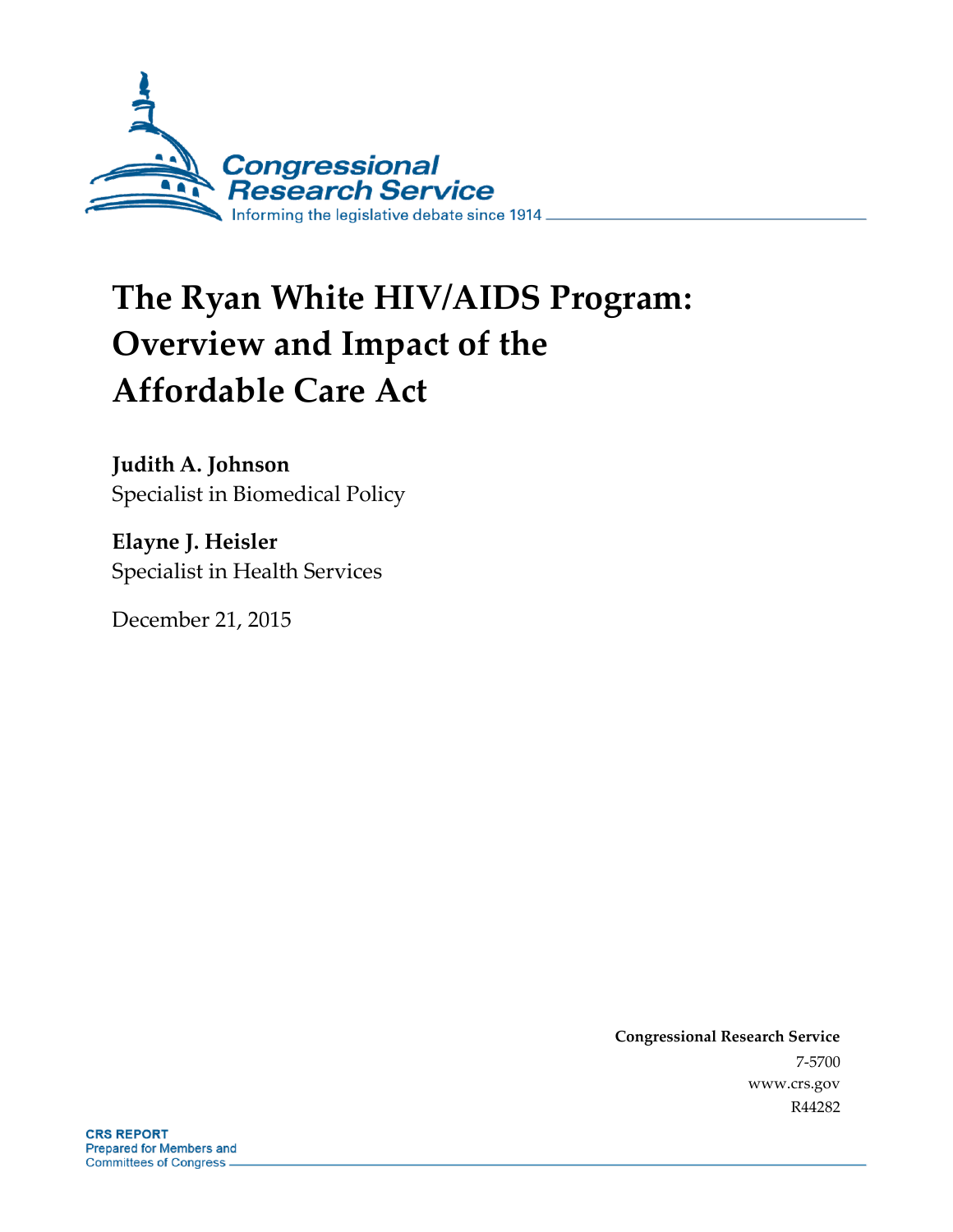## **Summary**

The Ryan White HIV/AIDS Program makes federal funds available to metropolitan areas and states to assist with health care costs and support services for individuals and families affected by the human immunodeficiency virus (HIV) or acquired immune deficiency syndrome (AIDS). In 2012, the Ryan White Program served more than half a million low-income people with HIV/AIDS in the United States; 28% of those served were uninsured, and an additional 59% were underinsured.

The Ryan White Program is administered by the Health Resources and Services Administration (HRSA) of the Department of Health and Human Services (HHS). Its statutory authority is Title XXVI of the Public Health Service (PHS) Act, originally enacted in 1990 and composed of four major parts and several other components. Part A provides grants to urban areas and mid-sized cities. Part B provides grants to states and territories; it also provides funds for the AIDS Drug Assistance Program (ADAP). Part C provides early intervention grants to public and private nonprofit entities. Part D provides grants to public and private nonprofit entities for familycentered care for women, infants, children, and youth with HIV/AIDS. The other components include the AIDS Dental Reimbursement (ADR) Program, the Community-Based Dental Partnership Program, the AIDS Education and Training Centers (AETCs), and the Minority AIDS Initiative (MAI). In October 2009, the 111<sup>th</sup> Congress passed and President Obama signed the Ryan White HIV/AIDS Treatment Extension Act of 2009 (P.L. 111-87), which reauthorized the Ryan White Program through September 30, 2013. The program's authority is currently expired, but Congress continues to appropriate funds for the program.

The Patient Protection and Affordable Care Act of 2010 (ACA, P.L. 111-148, as amended) contains general provisions to increase access to health insurance; therefore, the ACA has the potential to increase coverage for people living with HIV/AIDS. For example, ACA includes prohibitions on the cancellation of coverage by an insurer due to a preexisting condition, elimination of lifetime caps on insurance benefits and annual limits on coverage, and eligibility for tax subsidies to help low- and middle-income individuals purchase coverage from a health insurance exchange. ACA phases out the Medicare Part D "doughnut hole" (i.e., payment gap) for HIV/AIDS individuals who are Medicare eligible, which should increase coverage of HIV/AIDS drugs. Finally, the ACA permits states to broaden Medicaid eligibility to include non-elderly adults. There could be a significant impact on Ryan White ADAP clients in states that expand their Medicaid program; specifically, about half of ADAP clients would be Medicaid-eligible in expansion states, and the remainder would likely be eligible for premium subsidies to purchase health coverage on the exchange.

The long-range impact of ACA on the Ryan White Program—in which health and treatment services provided under Ryan White are replaced by access to such services through health insurance coverage via ACA—remains to be determined. Prior to the ACA's implementation, many Ryan White patients were insured and used Ryan White funds to pay premiums and cost sharing, and this need for funds is likely to remain as some Ryan White patients transition to private insurance. In states that decide not to participate in the Medicaid expansion, the need for the full range of Ryan White services would remain. However, even if all states decide to cover the new Medicaid-eligible group, there will be gaps that the Ryan White Program could continue to fill, such as coverage of those individuals with HIV/AIDS who are undocumented immigrants, and training of health providers in HIV-related care. In addition, Ryan White provides dental care and support services, such as transportation, that may not be provided under Medicaid or private health insurance. The Ryan White Program serves a public health role by keeping people in treatment and thereby decreasing the risk of transmitting HIV to others.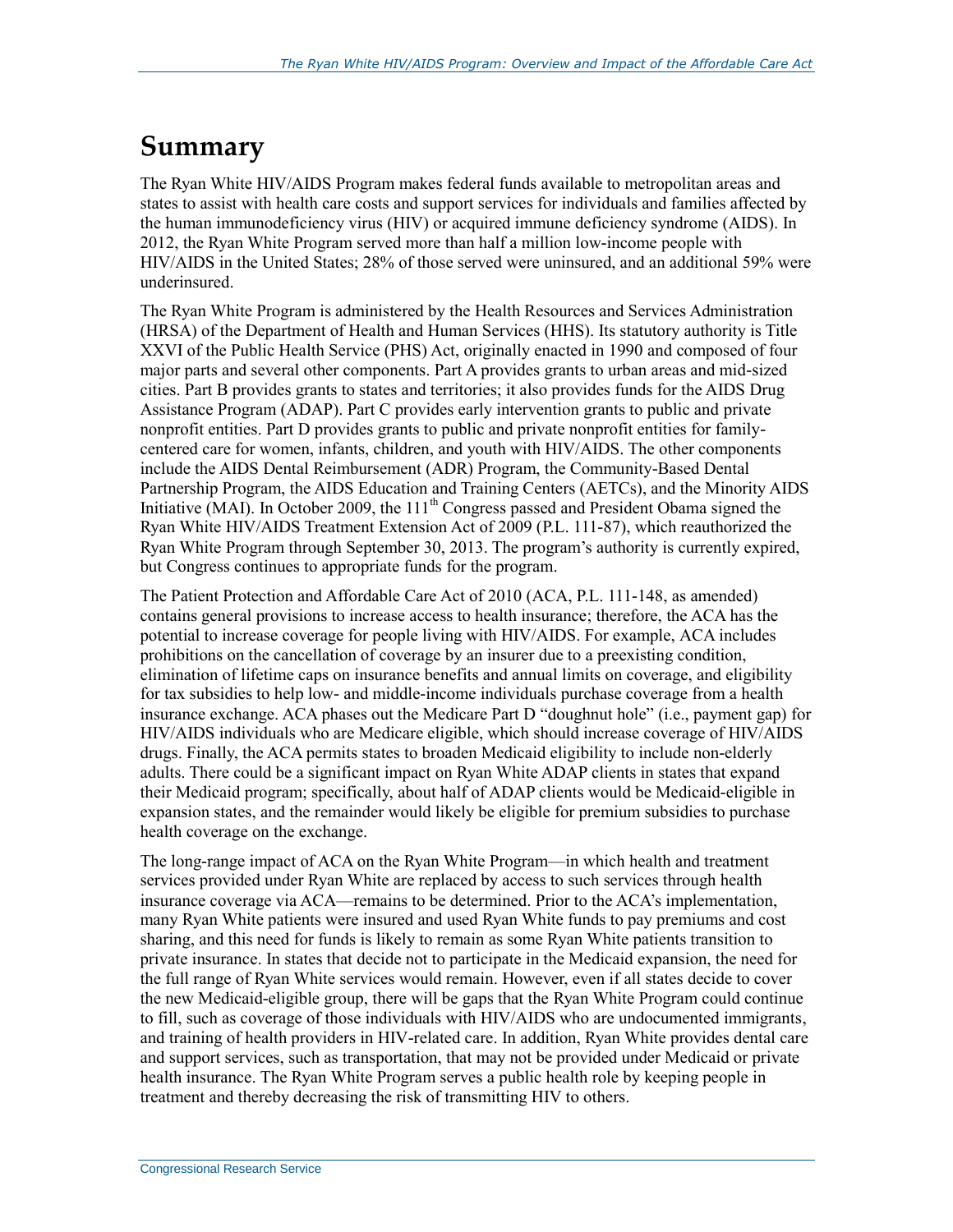For FY2016, the Obama Administration requested a total of \$2.323 billion for the Ryan White Program, an increase of \$4 million compared with FY2015; the increase would go to Part C. The FY2016 budget request proposed consolidating Part D funds into Part C; this consolidation was also proposed in the FY2015 budget request. The House appropriations bill (H.R. 3020, H.Rept. 114-195) would have provided \$2.318 billion for the Ryan White Program, the same amount as the FY2015-enacted level and without the consolidation of Parts C and D. The Senate appropriations bill (S. 1695, S.Rept. 114-74) would have provided \$2.294 billion for the Ryan White Program, \$25 million less than the FY2015-enacted level. The Senate also did not agree to the proposed consolidation of Parts C and D and did not provide \$25 million in funding for Special Projects of National Significance (SPNS). On December 17 and 18, 2015, the House and Senate passed the Consolidated Appropriations Act, 2016 (H.R. 2029, P.L. 114-113) which the President signed on December 18, 2014. The measure provides a total of \$2.323 billion for the Ryan White Program in FY2016, including the \$25 million for SPNS but did not agree to the consolidation of Parts C and D.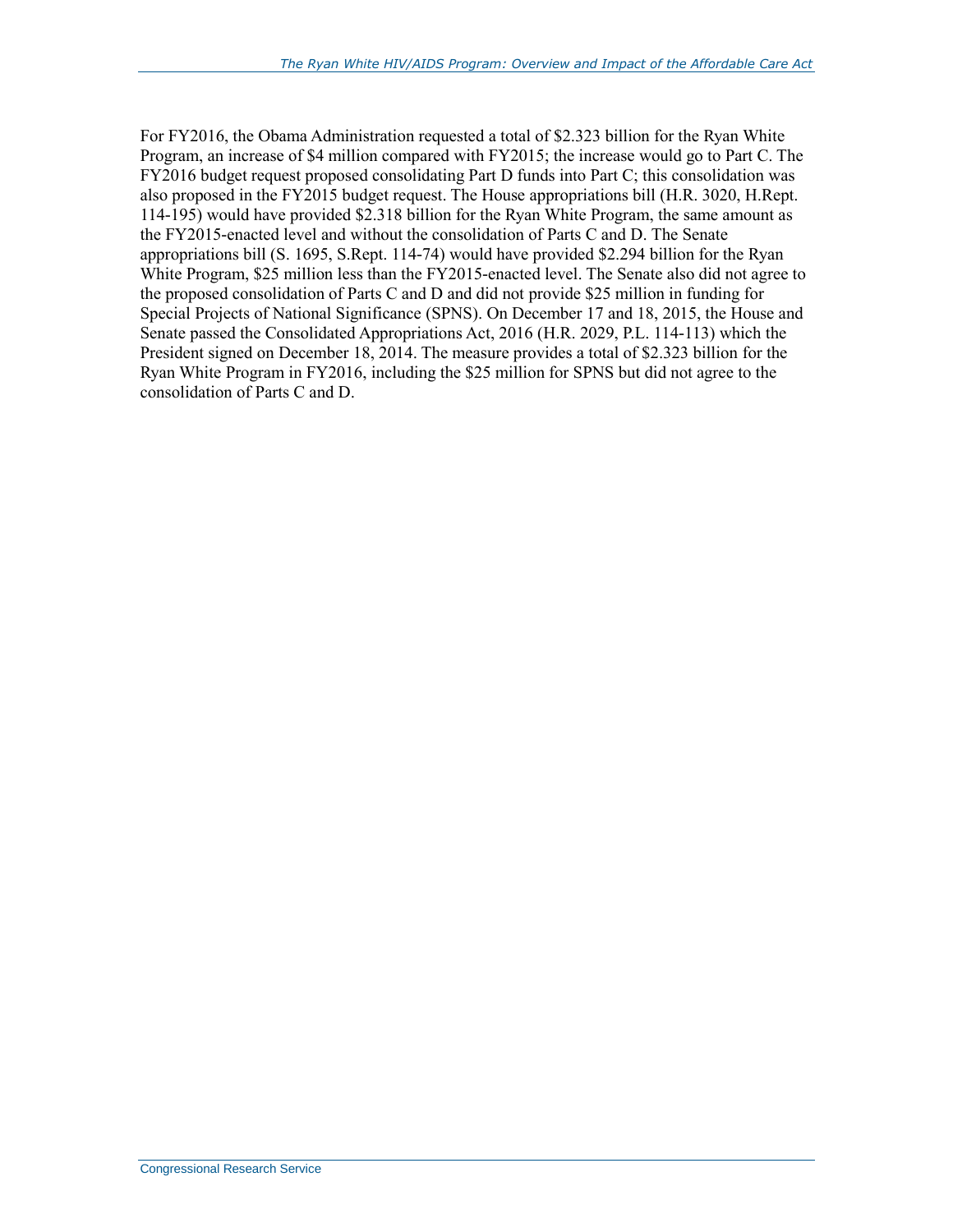## **Contents**

| Formula Grants, Supplemental Grants, and Number of Living HIV/AIDS Cases  5 |  |
|-----------------------------------------------------------------------------|--|
|                                                                             |  |
|                                                                             |  |
|                                                                             |  |
|                                                                             |  |
|                                                                             |  |
|                                                                             |  |
|                                                                             |  |
|                                                                             |  |
|                                                                             |  |
|                                                                             |  |
|                                                                             |  |
|                                                                             |  |
|                                                                             |  |
|                                                                             |  |
|                                                                             |  |
|                                                                             |  |
|                                                                             |  |
|                                                                             |  |
|                                                                             |  |
|                                                                             |  |
|                                                                             |  |
|                                                                             |  |

## Figures

|--|--|--|

### **Tables**

|--|--|

## Appendixes

|--|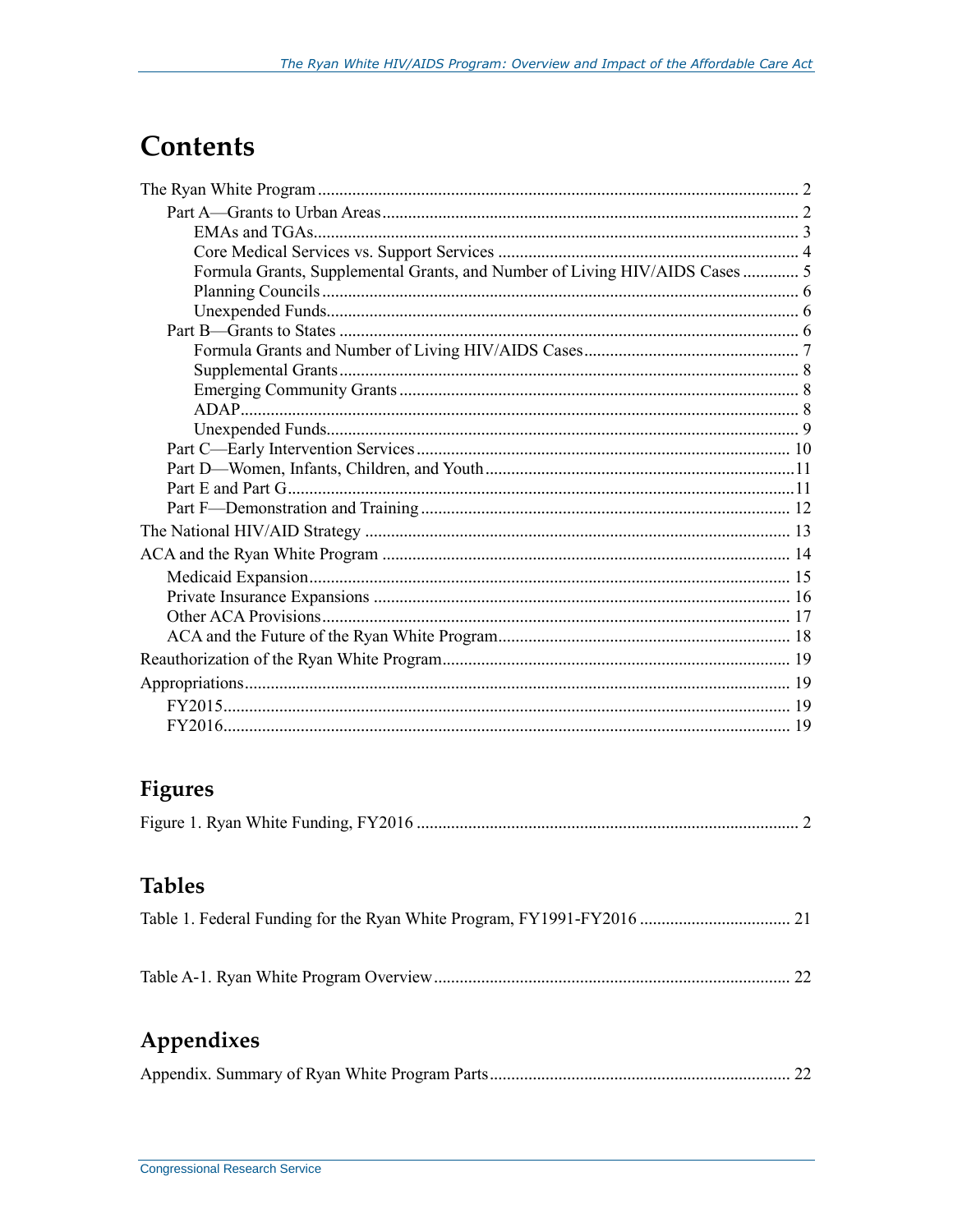## **Contacts**

|--|--|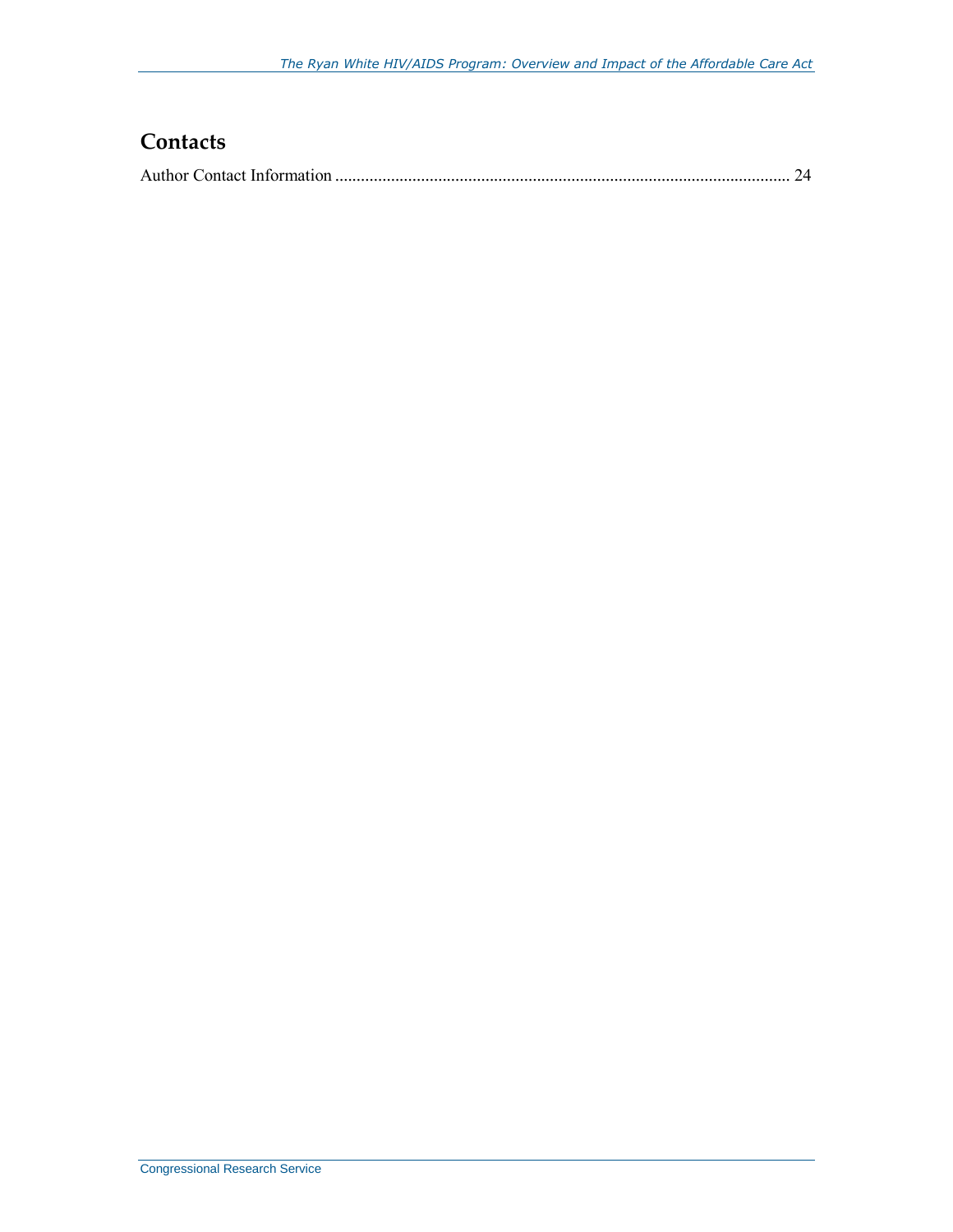he Ryan White HIV/AIDS Program makes federal funds available to metropolitan areas and states to that provide a number of health care services for HIV/AIDS patients, including medical care, drug treatments, dental care, home health care, and outpatient The Ryan White HIV/AIDS Program makes federal funds available to metropolitan are and states to that provide a number of health care services for HIV/AIDS patients, including medical care, drug treatments, dental care, hom million low-income people with HIV/AIDS in the United States. The Centers for Disease Control and Prevention (CDC) estimates that more than 1.2 million people have HIV/AIDS, but does not indicate the percentage of this population is low income.<sup>1</sup> Of the more than half million people served by the Ryan White Program, 28% were uninsured, and an additional 59% were underinsured.<sup>2</sup> In 2012, the Ryan White Program also reported that the program served about 60% of the persons diagnosed with HIV infection in the United States and retained 82.1% of them in care.<sup>3</sup> Clinical research has demonstrated that treatment of HIV patients with anti-HIV (also called antiretroviral) medication reduces the amount of virus in the blood to very low levels (also called viral suppression), and lowers the risk of HIV transmission by  $96\%$ <sup>4</sup>

The Ryan White Program was established in law in 1990 (P.L. 101-381) and reauthorized and amended in 1996 (P.L. 104-146), 2000 (P.L. 106-345), 2006 (P.L. 109-415), and 2009 (P.L. 111- 87).<sup>5</sup> It was enacted as Title XXVI of the Public Health Service (PHS) Act and codified as Parts A, B, C, D, E, F, and G under 42 U.S.C. §300ff-11 et seq. The program is administered by the Health Resources and Services Administration (HRSA) HIV/AIDS Bureau. Most Ryan White funding is distributed to eligible entities based on formulas that take into account the number of people living with HIV/AIDS. Proposed FY2016 funding of \$2.3 billion is divided among the individual grant programs (Parts A, B, C, D, and F) as shown in **[Figure 1](#page-6-0)**. At the end of this report, **[Table 1](#page-25-0)** provides FY1991-FY2016 dollar amounts; the grant programs are summarized in the **[Appendix](#page-26-0)**.

P.L. 111-87 provided specific authorization levels for Parts A, B, C, D, and F for each fiscal year through FY2013, resulting in a four-year reauthorization for the Ryan White Program. The program's authority is currently expired, but Congress continues to appropriate funds for the program. P.L. 111-87 required that the Secretary establish a national HIV/AIDS testing goal of 5 million tests annually through programs administered by HRSA and the CDC. The Secretary is required to submit an annual report to Congress on the progress made in achieving the testing goal, including any barriers to meeting the goal, the amount of funding necessary to meet the goal, and the most cost-effective strategies for identifying individuals who are unaware of their HIV status. The Secretary is also required to review each of the programs and activities conducted by CDC as part of the Domestic HIV/AIDS Prevention Activities. Other provisions of

<sup>&</sup>lt;sup>1</sup> Centers for Disease Control and Prevention, HIV in the United States: At a Glance, http://www.cdc.gov/hiv/statistics/ overview/ataglance.html.

<sup>2</sup> HRSA, *FY2016 Justification of Estimates for Appropriations Committees*, p. 278,

http://www.hrsa.gov/about/budget/budgetjustification2016.pdf.

<sup>3</sup> Ibid.

<sup>4</sup> Myron S. Cohen, Ying Q. Chen, Marybeth McCauley, et al., "Prevention of HIV-1 infection with early antiretroviral therapy," *The New England Journal of Medicine*, vol. 365, no. 6 (August 11, 2011), pp. 493-505.

<sup>&</sup>lt;sup>5</sup> P.L. 109-415 had reauthorized the Ryan White Program through September 30, 2009. A provision in P.L. 109-415 (§703) would have repealed the Ryan White Program as of the start of FY2010. The FY2010 Continuing Appropriations Resolution (Division B of P.L. 111-68) extended authority for the Ryan White Program through October 31, 2009. Legislation that would reauthorize the Ryan White Program, H.R. 3792 (Pallone), the Ryan White HIV/AIDS Treatment Extension Act of 2009, was approved by the House Energy and Commerce on October 15, and a report was filed on October 20, 2009 (H.Rept. 111-305). The Ryan White HIV/AIDS Treatment Extension Act of 2009, S. 1793 (Harkin), passed the Senate by voice vote on October 19, 2009. The House passed S. 1793 on October 21, 2009, by a vote of 408-9. President Obama signed the legislation on October 30, 2009 (P.L. 111-87). P.L. 111-87 removed the sunset provision (§703 of P.L. 109-415).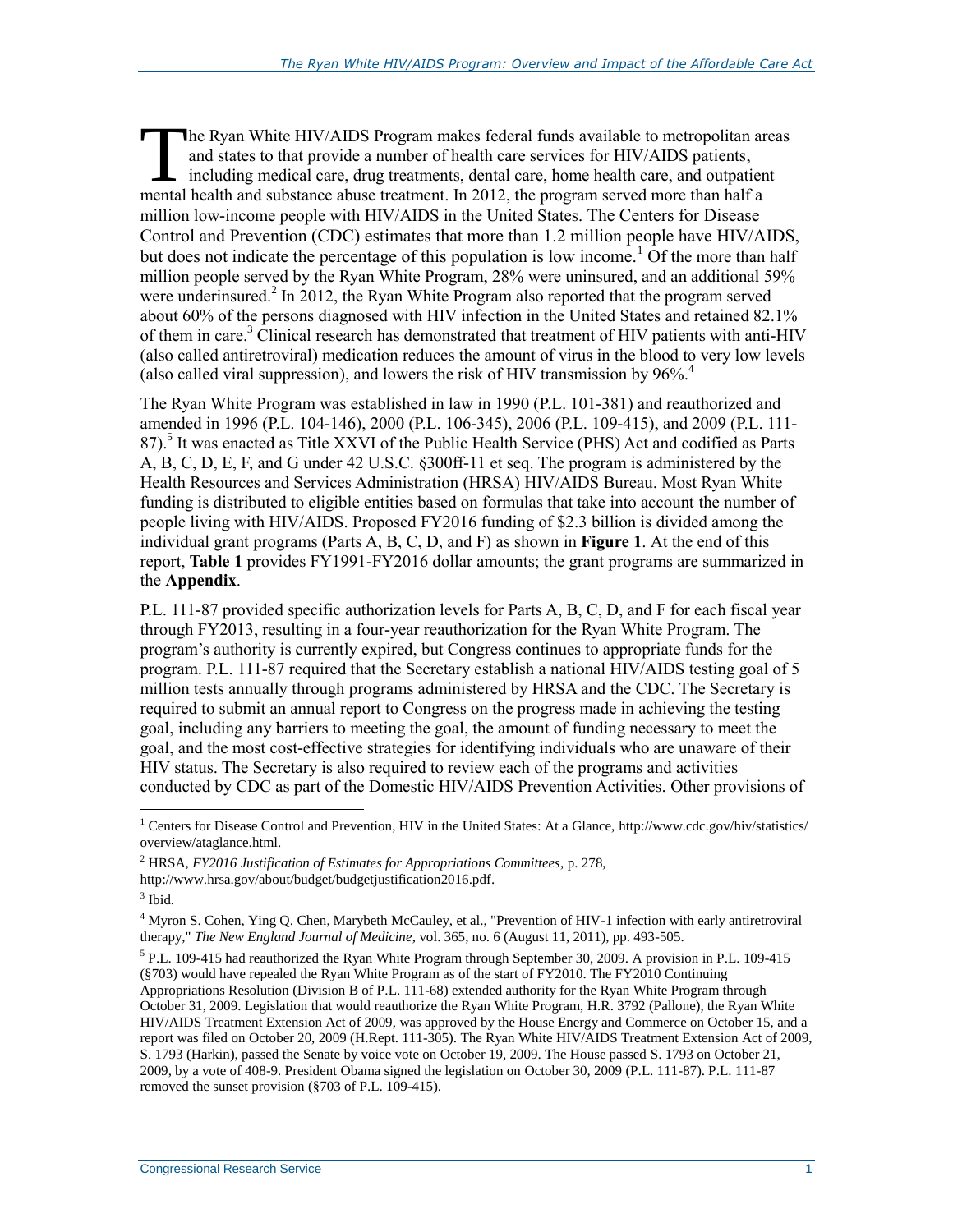

<span id="page-6-0"></span>P.L. 111-87 are discussed below in the sections of this report on the various parts of the Ryan White Program.

**Figure 1. Ryan White Funding, FY2016**

**Source:** HRSA, FY2016 Justification of Estimates for Appropriations Committees, pp. 277-316.

**Note**s: ADAP= AIDS Drugs Assistance Program; ADR= AIDS Dental Reimbursement Program; AETC= AIDS Education and Training Centers; and SPNS= Special Projects of National Significance.

The Patient Protection and Affordable Care Act of 2010 (ACA, P.L. 111-148, as amended) contains general provisions to increase access to health insurance and is expected to increase coverage for people living with HIV/AIDS. These provisions include prohibitions on the cancellation of coverage by an insurer due to a preexisting condition, elimination of lifetime caps on insurance benefits and annual limits on coverage, and eligibility for tax subsidies to help lowand middle-income individuals purchase coverage from health insurance exchanges. In addition, states have the option to broaden Medicaid eligibility to include single adults. ACA phases out the Medicare Part D so-called "doughnut hole"—a gap in prescription drug coverage— for individuals who are Medicare-eligible, including individuals with HIV/AIDS.<sup>6</sup>

The long-range impact of the health care law on HRSA's Ryan White Program (in which the health and treatment services provided under Ryan White are likely to be replaced to some extent by access to such services through health coverage via ACA) remains to be determined and may be of interest to policymakers given that authorization for the Ryan White Program has lapsed.

## **The Ryan White Program**

### **Part A—Grants to Urban Areas**

Part A provides funds for medical and support services in urban areas with high numbers of people living with HIV, as well as mid-sized cities that have emerging needs for assistance with

<sup>6</sup> For description of the doughnut hole, see "Phase Out of the Coverage Gap" section in CRS Report R40611, *Medicare Part D Prescription Drug Benefit*.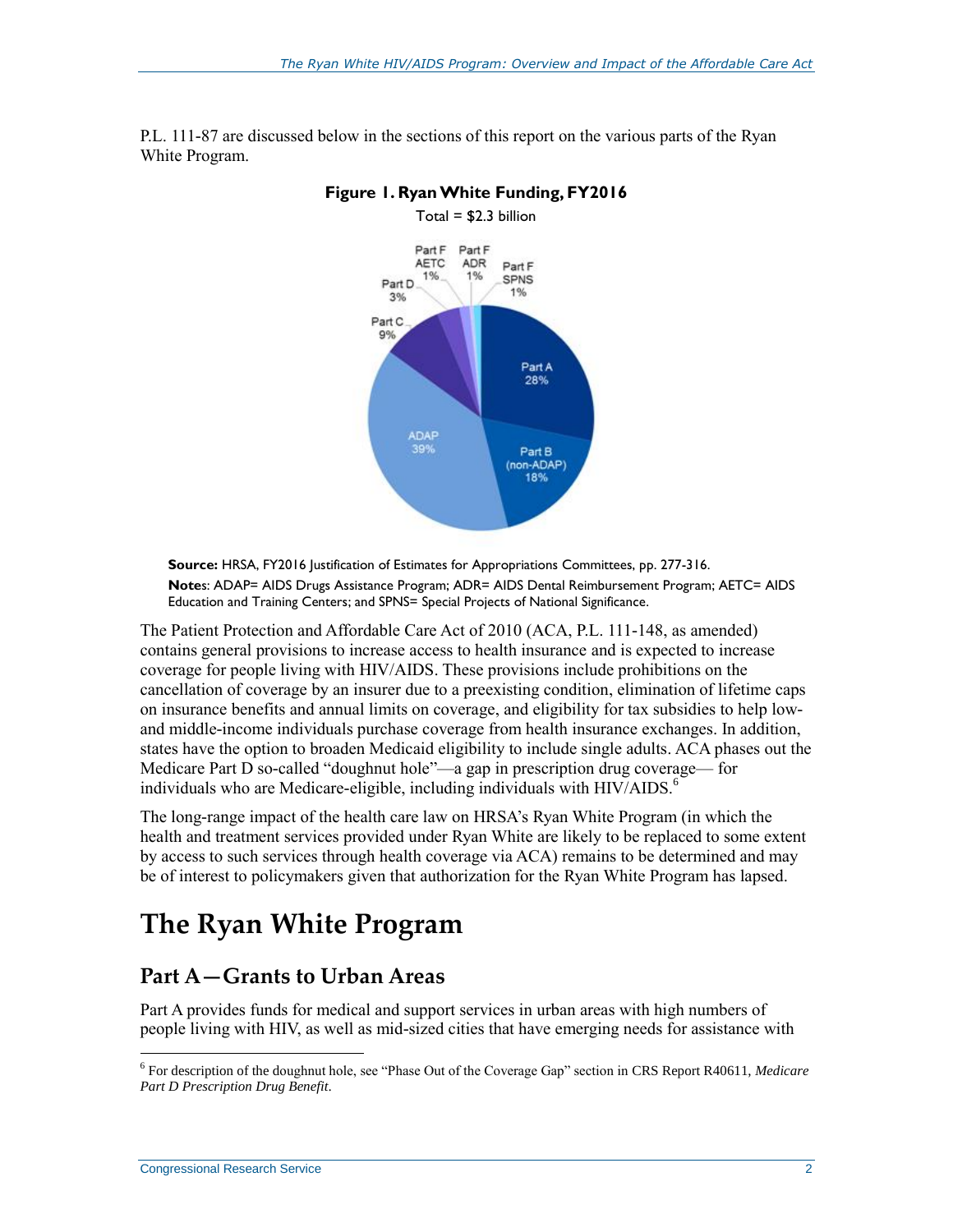their HIV-infected populations.<sup>7</sup> The boundaries of the areas are based on the Metropolitan Statistical Areas of the U.S. Census Bureau and may range in size from a single city or county to multiple counties that cross state boundaries.

#### **EMAs and TGAs**

 $\overline{a}$ 

Part A provides funds to eligible metropolitan areas (EMAs) with a population of at least 50,000 that have had more than 2,000 reported AIDS cases in the prior five years. An EMA would stop being eligible if it failed for three consecutive years to have (1) a cumulative total of more than 2,000 reported cases of AIDS during the most recent five calendar years, and (2) a cumulative total of 3,000 or more *living* cases of AIDS as of December 31 of the most recent year.<sup>8</sup> Part A currently provides grants to 24 EMAs.<sup>9</sup>

The 2006 reauthorization (P.L. 109-415) established a grant program for transitional grant areas (TGAs), defined as metropolitan areas with at least 1,000 but fewer than 2,000 cumulative AIDS cases during the most recent five calendar years.<sup>10</sup> Unless a TGA became an EMA, it would continue to be eligible as a TGA until it failed for three years to have (1) at least 1,000 but fewer than 2,000 cumulative cases of AIDS during the most recent five calendar years, and (2) 1,500 or more living cases of AIDS as of December 31 of the most recent calendar year. P.L. 111-87 permits a metropolitan area with a cumulative total of at least 1,400 but less than 1,500 living cases of AIDS to continue to be eligible as a TGA, provided that not more than 5% of the TGA grant award is unobligated at the end of the most recent fiscal year.

Under P.L. 111-87, if a metropolitan area were to lose TGA eligibility, the state containing the TGA would receive 75% of the TGA formula grant in the first year after the loss of TGA eligibility, 50% in the second year, and 25% in the third year. The remainder in each year is made available for Part B grants, as is the entire amount of the former TGA's formula grant in the fourth year after the loss of eligibility. Part A currently provides grants to 28 TGAs.<sup>11</sup>

<sup>&</sup>lt;sup>7</sup> For information about FY2015 grant awards, see U.S. Department of Health and Human Services, "HHS Awards \$2.2 billion in Grants for HIV/AIDS Care and Medication," October 21, 2015, at http://www.hhs.gov/about/news/2015/10/ 21/hhs-awards-22-billion-grants-hivaids-care-and-medications.html. The list of Part A grants awards is available at http://hab.hrsa.gov/abouthab/partafy15awards.html.

<sup>&</sup>lt;sup>8</sup> If an eligible metropolitan area (EMA) no longer qualified as an EMA for FY2007, it was treated as a transitional grant area (TGA), even if it would not otherwise qualify as a TGA. Under prior law, in FY2006 a total of 51 EMAs received funding. In FY2007 and FY2008, 22 EMAs received funding; in FY2009, 24 EMAs received funding. Nassau-Suffolk, NY, and New Haven, CT, regained EMA status due to the results of a lawsuit filed by Nassau-Suffolk against HHS. "County Executive Suozzi, Rep. Israel Declare Victory in Nassau-Suffolk Lawsuit to Save HIV/AIDS Funding," *US Fed News Service, including US State News*, April 28, 2008.

<sup>9</sup> HRSA, *FY2016 Justification of Estimates for Appropriations Committees*, pp. 293-294, http://www.hrsa.gov/about/ budget/budgetjustification2016.pdf.

 $10A$  total of 29 areas that had been EMAs prior to the 2006 reauthorization received funding as TGAs starting in FY2007, and five metropolitan areas received funding as TGAs in FY2007 that were not previously eligible as an EMA: Indianapolis, IN; Baton Rouge, LA; Charlotte, NC; Memphis, TN; and Nashville, TN. For FY2007 and FY2008, a total of 34 TGAs received funding. For FY2009, 32 TGAs received funding; two former TGAs, New Haven, CT, and Nassau-Suffolk, NY, received an EMA grant rather than a TGA grant.

 $11$  In FY2014, Ponce, PR, was not eligible for a TGA grant; a one-time transfer of Part A funds was made to Part B. HRSA, *FY2016 Justification of Estimates for Appropriations Committees*, p. 294. In FY2013, Columbus, OH, began receiving a TGA grant. In FY2011, Caguas, PR; Dutchess County, NY; Vineland, NJ; and Santa Rosa, CA, did not receive TGA grants. Rather, Part A funds were awarded to Puerto Rico, New York, New Jersey, and California. HRSA, *FY2013 Justification of Estimates for Appropriations Committees*, pp. 249 and 252, http://www.hrsa.gov/about/budget/ budgetjustification2013.pdf.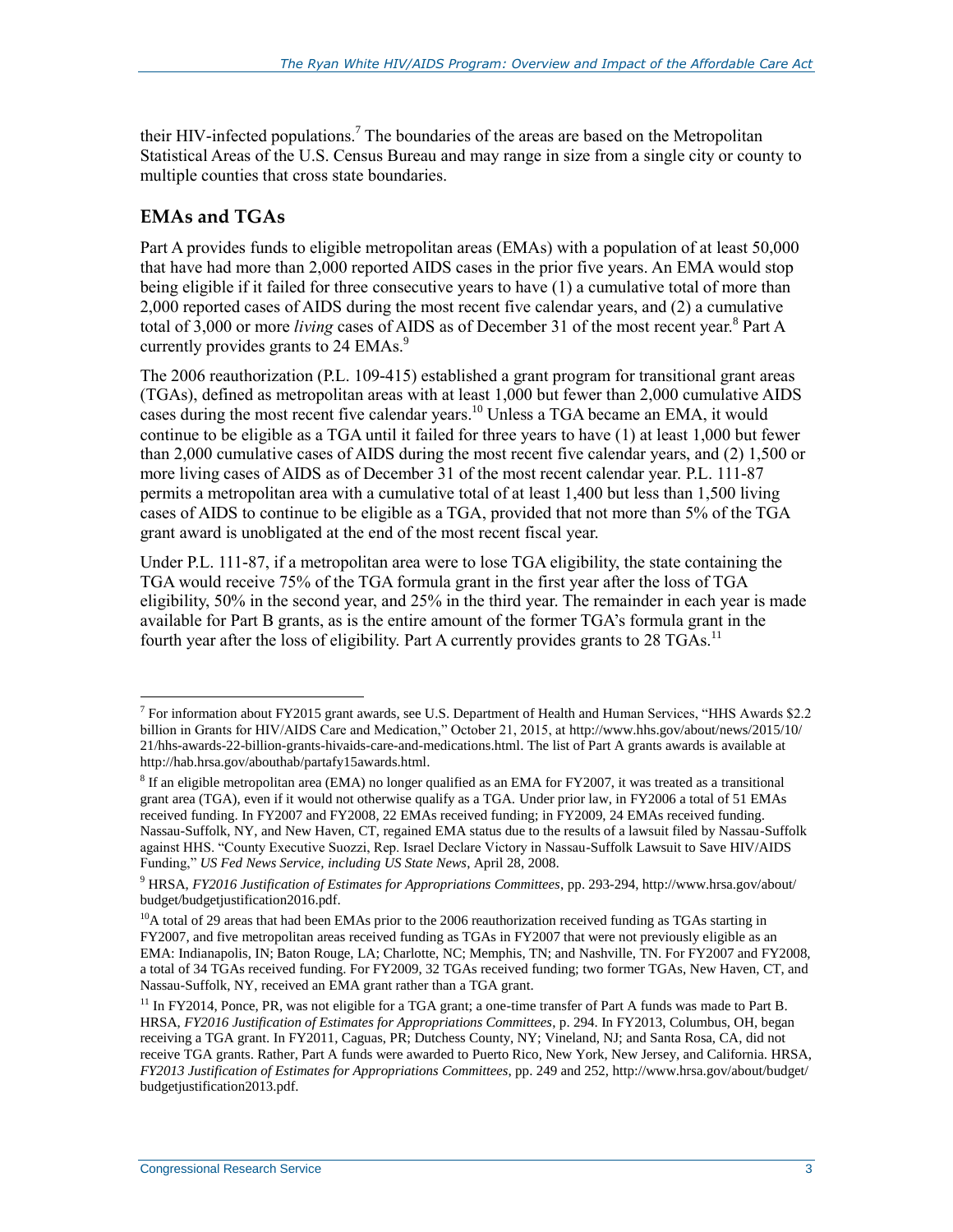#### <span id="page-8-0"></span>**Core Medical Services vs. Support Services**

For each Part A grant, 75% of the funds must be spent on core medical services, defined as

- outpatient and ambulatory health services,
- AIDS Drug Assistance Program (ADAP) treatments and pharmaceutical assistance,
- $\bullet$  oral health care.
- early intervention services,
- health insurance premium and cost-sharing assistance,
- home health,
- medical nutrition therapy,
- hospice,
- home and community-based health services,
- mental health and substance abuse outpatient services, and
- medical case management.

The core services spending requirement may be waived if (1) there is no waiting list for receiving treatment (under the Part B ADAP program), and (2) core medical services were available to all individuals with HIV/AIDS who were eligible to receive such services under Part A. The remaining 25% of funds may be used for support services, such as outreach services, medical transportation, language services, respite care for persons caring for individuals with HIV/AIDS, and referrals for health care and support services.

Payments under Part A (and all other parts of the Ryan White Program) must be coordinated with other federal and nonfederal sources of funds. <sup>12</sup> In particular, HRSA must coordinate with Medicare and Medicaid and private health insurance because the Ryan White Program is considered to be the "payer of last resort," meaning the program will pay only for services that cannot be provided using another funding source (see text box).

#### **Payer of Last Resort**

Ryan White Program grantees must seek payment from other sources before using Ryan White funds. The funds are intended to fill gaps in care not covered by other resources, such as Medicare, Medicaid, State Children's Health Insurance Program (CHIP), and private insurance. Grantees must ensure that eligibility for other funding sources is consistently assessed and enrollment is vigorously pursued.

**Source:** Part A Manual and Part B Manual, http://hab.hrsa.gov/tools2/PartA/parta/ptAsec7chap5.htm http://hab.hrsa.gov/manageyourgrant/files/habpartbmanual20 13.pdf.

<sup>&</sup>lt;sup>12</sup> S.Rept. 106-294, which accompanied the Ryan White CARE Act Amendments of 2000 (P.L. 106-345), states "CARE Act funds should not be used to provide items or services for which payment has already been made or reasonably can be expected to be made by third-party payers, including Medicaid, Medicare, SCHIP, and or other State or local entitlement programs, prepaid health plans, or private insurance. Funds allocated by this Act shall be available to supplement services to patients who are Medicaid beneficiaries for services not covered by Medicaid. CARE Act grantees should ensure that eligible individuals are expeditiously enrolled in Medicaid and that CARE Act funds are not used to pay for any Medicaid- or SCHIP-covered services for Medicaid or SCHIP enrollees."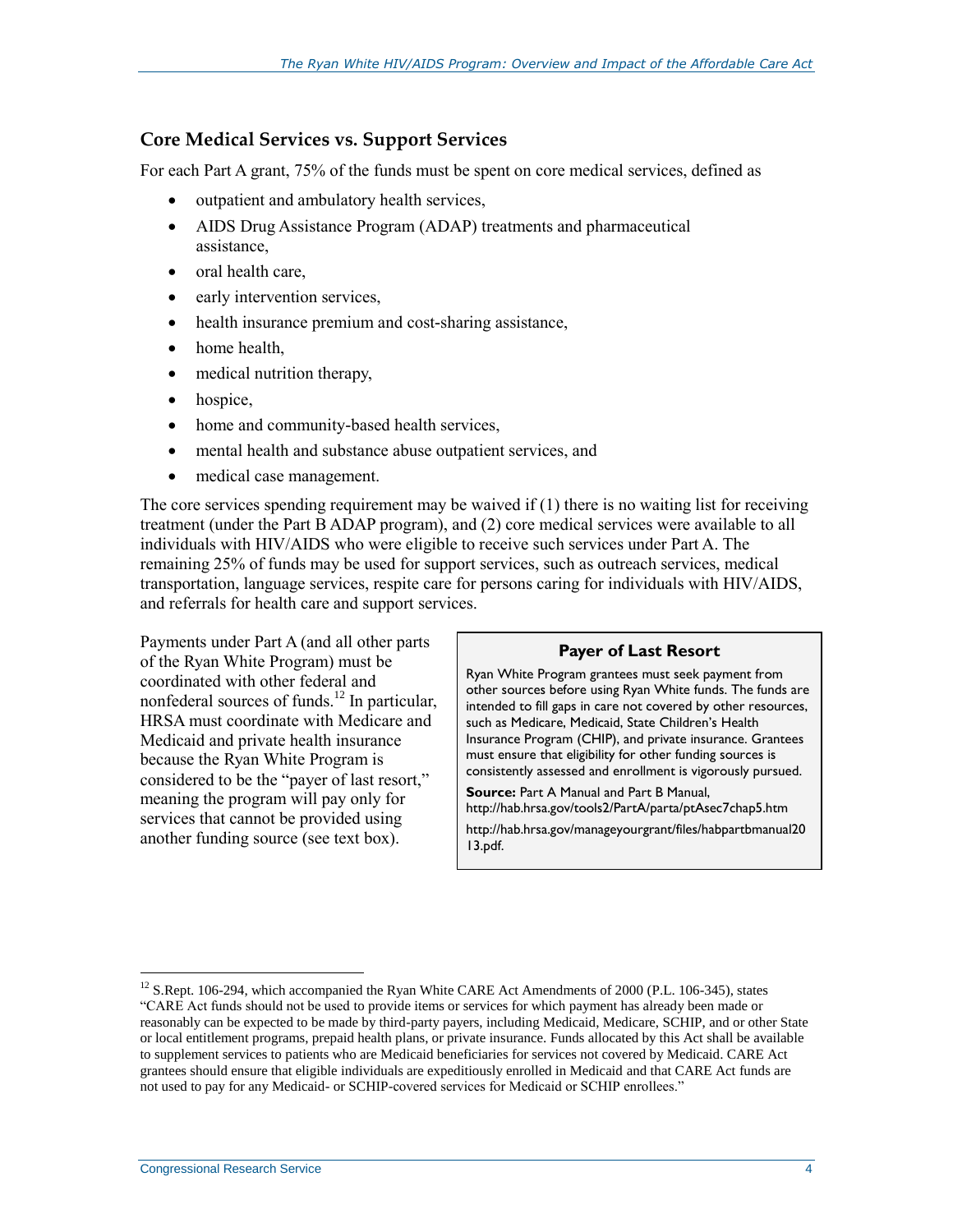#### **Formula Grants, Supplemental Grants, and Number of Living HIV/AIDS Cases**

Two-thirds of the Part A appropriation is distributed through formula grants, and the remaining one-third is distributed via competitive supplemental grants awarded on the basis of need.<sup>13</sup> The awarding of supplemental Part A grants is based on weighting factors. Under P.L. 111-87, success in testing for HIV/AIDS and making individuals aware of their HIV status is counted as one-third in making such determinations.

CDC collects the statistics used in the Ryan White formula. In the past, some states reported their cases by name, while others used a code-based system to protect privacy.<sup>14</sup> CDC initially indicated its preference for name-based reporting in 1999 in order to avoid double counting. In 2005, the agency recommended that all jurisdictions transition to name-based reporting.

In contrast to EMA and TGA eligibility definitions based on cumulative AIDS cases, grant award amounts are based on living HIV/AIDS cases. Prior to the 2006 reauthorization, formula grants had been distributed to EMAs in proportion to an estimate of the number of living AIDS cases in each EMA.<sup>15</sup> P.L. 109-415 changed the funding distribution, basing it on the number of living HIV *and* AIDS cases in each EMA *or* TGA for states that use a name-based HIV reporting system. The requirement for name-based HIV reporting in P.L. 106-345 and P.L. 109-415 influenced states to change from code-based reporting to name-based reporting, although many states were reluctant to do so because of privacy concerns. P.L. 109-415 provided a transition period for states that did not have a fully mature name-based reporting system, <sup>16</sup> and subsequently P.L. 111-87 provided a continuation of the transition period.<sup>17</sup> Beginning with FY2013, only living name-based cases of HIV/AIDS are used in making Part A grant determinations.

<sup>&</sup>lt;sup>13</sup> P.L. 111-87 had a Part A hold-harmless provision (which expired in FY2014) that was intended to protect some grantees from large decreases in formula grants and was financed with Part A supplemental grant funds. GAO found that "although 17 EMAs received hold-harmless funding in FY2009, only 7 received more funding because of the holdharmless provision than they would have received through supplemental grants in the absence of the hold-harmless provision." GAO, Ryan White CARE Act: Effects of Certain Funding Provisions on Grant Awards, GAO-09-894, September 18, 2009, http://www.gao.gov/new.items/d09894.pdf.

<sup>&</sup>lt;sup>14</sup> Code-based reporting uses an alphanumeric code instead of a name.

<sup>&</sup>lt;sup>15</sup> The number of living AIDS cases was estimated from the number of reported AIDS cases over a 10-year period, with weighting factors to reflect that not all reported cases were still alive. Under the 2000 reauthorization (P.L. 106-345), statistics on HIV cases could have been used in the Ryan White grant formulas as early as FY2005 if the Secretary of HHS found that HIV incidence data were sufficiently accurate and reliable. In June 2004, the Secretary determined that HIV case reporting was incomplete and could not be used to distribute the grants.

 $16$  The 2000 reauthorization, P.L. 106-345, did not contain a transition period for states that were moving from codebased to name-based HIV reporting as recommended by the CDC. P.L. 109-415 provided a three-year transition period for qualifying areas. For purposes of the Part A formula, states without a sufficiently accurate and reliable name-based reporting system had a reduction of 5% in the number of non-AIDS HIV cases reported for an eligible area to account for duplicate cases. P.L. 109-415 identified 33 states and two territories that had a sufficiently accurate and reliable names-based reporting system as of December 31, 2005.

<sup>&</sup>lt;sup>17</sup> Under P.L. 111-87, these jurisdictions incurred a 5% reduction in the number of non-AIDS HIV cases reported for the eligible area (to account for duplicate cases caused by code-based reporting) in making Part A grant determinations for fiscal years prior to FY2012 and a 6% reduction for FY2012. In addition, as was the case under P.L. 109-415, the amount of the formula grant in these areas may not exceed that of the preceding fiscal year by more than 5%. California, Washington DC, Illinois, Maryland, Massachusetts, Oregon, and Rhode Island did not have fully mature name-based HIV reporting systems, and GAO identified three territories that had not begun collecting name-based HIV case counts. GAO-09-894, p. 14. For the purpose of determining Part A grant amounts, P.L. 111-87 allowed for an increase of 3% in the number of living HIV/AIDS cases in an area for FY2010 through FY2012 if the area switched to name-based reporting in 2007 and had experienced a decrease in funding of more than 30% in FY2007 compared with FY2006.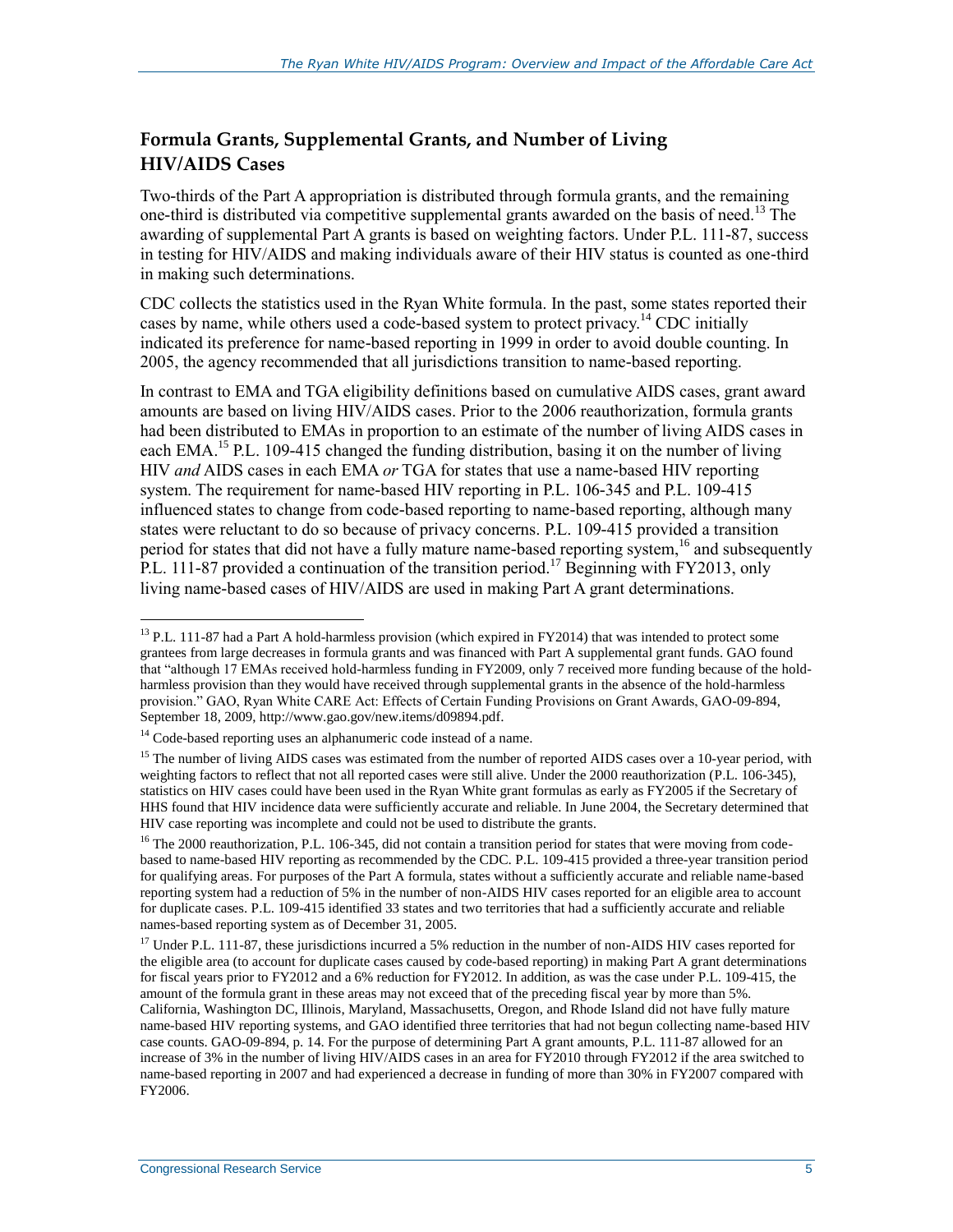#### **Planning Councils**

Part A grants are made to the chief elected official of the city or county in the EMA or TGA that administers the health agency providing services to the greatest number of persons with HIV. The official must establish an HIV Health Services Planning Council, which sets priorities for care delivery according to federal guidelines. Planning Councils are not mandatory for TGAs, unless the TGA was an EMA in FY2006. The council may not be directly involved in the administration of any Part A grant. Membership of the council must reflect the ethnic and racial makeup of the local HIV epidemic.

P.L. 111-87 required the Part A Planning Councils to develop a strategy for identifying individuals with HIV/AIDS who do not know their HIV status, making them aware of their status, and connecting them with health care and support services. Particular attention is given to "reducing barriers to routine testing and disparities in access and services among affected subpopulations and historically underserved communities."<sup>18</sup>

#### **Unexpended Funds**

The 2006 reauthorization introduced restrictions on the use of unexpended funds. Starting in FY2007, if an eligible area did not obligate all *supplemental* grant funds within one year of receiving an award, the eligible area was required to return any unobligated funds. Similarly, starting in FY2007, if an eligible area did not obligate all *formula* grant funds within one year of receiving the award, the eligible area was required to return any unobligated funds. The eligible area may request a waiver of the cancellation of formula grant funds, explaining how the eligible area intends to spend the funds. If the waiver is approved, the eligible area has one additional year in which to spend the funds, called the *carryover year*. If the funds are not spent by the end of the carryover year, the eligible area is required to return the unexpended funds. Regardless of whether the waiver for carryover was granted, under the 2006 reauthorization, the eligible area's formula grant funds would be reduced for the following year by an amount equal to the unobligated balance.

The 2009 reauthorization, however, stipulated that the amount of the reduction would not include any unobligated balance that was approved by HRSA for carryover, and the reduction in formula grant funds does not apply if the unobligated balance is 5% or less.<sup>19</sup> Any returned grant funds are additional amounts available for Part A supplemental grants.

## **Part B—Grants to States**

Part B provides grants to all 50 states, the District of Columbia, Puerto Rico, the U.S. Virgin Islands, Guam, and five jurisdictions in the Pacific.<sup>20</sup> Grant funds may be used for drug treatments, home and community-based health care, and support services or health insurance coverage for low-income persons. Congress sets aside about two-thirds of Part B funding for ADAP. The remaining one-third (non-ADAP) is used for Part B base grants and a supplemental grant program. ADAP provides drug treatments for individuals with HIV who cannot afford to

 $\overline{a}$ <sup>18</sup> Sec. 6 of P.L. 111-87.

<sup>&</sup>lt;sup>19</sup> Under P.L. 109-415, the reduction in formula grant funds did not apply if the unobligated balance was 2% or less.

<sup>&</sup>lt;sup>20</sup> For information about FY2015 grant awards, see U.S. Department of Health and Human Services, "HHS Awards" \$2.2 billion in Grants for HIV/AIDS Care and Medication," October 21, 2015, at http://www.hhs.gov/about/news/2015/ 10/21/hhs-awards-22-billion-grants-hivaids-care-and-medications.html. The list of Part B grants awards is available at http://hab.hrsa.gov/abouthab/partbfy15awards.html.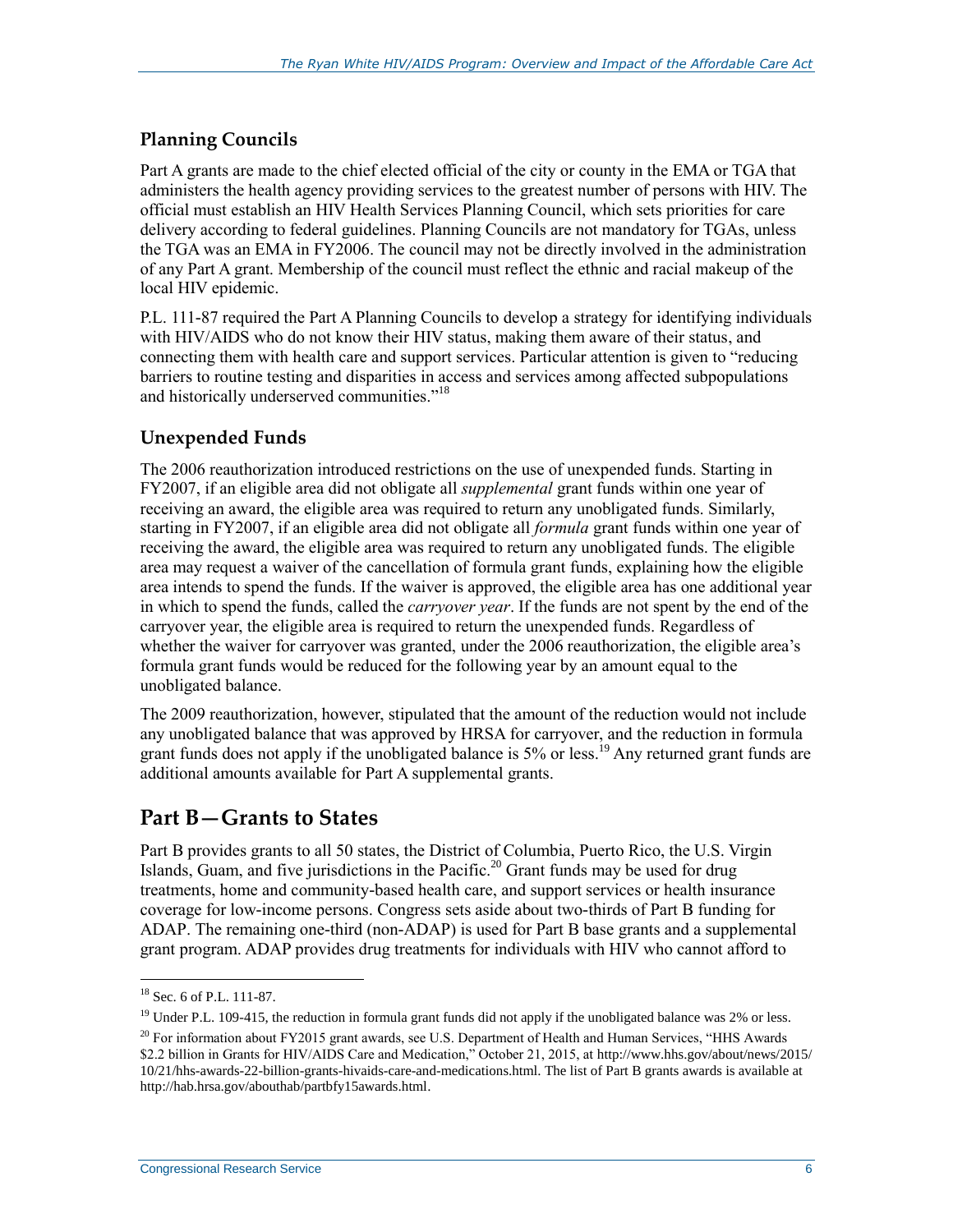pay for drugs and have limited or no coverage from private insurance, Medicaid, or Medicare Part D. ADAP funds also may be used to purchase health insurance for eligible clients or to pay for services that enhance access, adherence, and monitoring of drug treatments. As under Part A, 75% of Part B funds must be spent on core medical services, and 25% may be spent on support services (defined in ["Core Medical Services vs. Support Services"](#page-8-0)).

P.L. 111-87 required that the Part B grant application provide a comprehensive plan for identifying individuals with HIV/AIDS who are unaware of their HIV/AIDS status and enabling those individuals access to medical treatment for HIV/AIDS. The comprehensive plan must include efforts to remove any legal barriers, including states laws and regulations, to routine testing.

#### **Formula Grants and Number of Living HIV/AIDS Cases**

Of the non-ADAP Part B funds, two-thirds is used for the Part B base awards, and one-third is reserved for a supplemental grant program (see ["Supplemental Grants"](#page-12-0)). The Part B base award formula is based on three factors: (1) 75% of the award is based on the state's proportion of the nation's HIV/AIDS cases; (2) 20% is based on the state's proportion of HIV/AIDS cases outside Part A-funded areas (EMAs and TGAs); and (3) 5% is based on the state's proportion of HIV/AIDS cases in states with no Part A funding.<sup>21</sup>

Prior to the 2006 reauthorization, formula grants had been distributed to states in proportion to an estimate of the number of living AIDS cases in each state.<sup>22</sup> Under P.L. 109-415, funding distribution is based on the number of living HIV and AIDS cases for states that use a namebased HIV reporting system. The requirement for name-based HIV reporting influenced states to change from code-based reporting to name-based reporting, however many states were reluctant to do so because of privacy concerns. P.L. 109-415 provided a transition period for states that did not have a fully mature name-based reporting system.<sup>23</sup> If the transition period was not extended, some grantees might not receive funding in proportion to their number of HIV/AIDS cases, "which is the intended basis of the formula grant."<sup>24</sup> P.L. 111-87 provided a continuation of the

 $^{24}$  Ibid., p. 16.

<sup>&</sup>lt;sup>21</sup> The formula attempts to correct a problem under a previous formula: specifically, states with EMAs received a larger amount of money, per case, than states without an EMA. GAO, *Ryan White CARE Act: Factors that Impact HIV and AIDS Funding and Client Coverage*, GAO-05-841T, June 2005, http://www.gao.gov/new.items/d05841t.pdf.

 $^{22}$  The number of living AIDS cases was estimated from the number of reported AIDS cases over a 10-year period, with weighting factors to reflect that not all reported cases were still alive. Under the 2000 reauthorization (P.L. 106-345), statistics on HIV cases would have been used in the Ryan White Program grant formulas as early as FY2005 if the Secretary of HHS found that HIV incidence data were sufficiently accurate and reliable. In June 2004, the Secretary determined that HIV case reporting was incomplete and could not be used to distribute the grants. Under P.L. 106-345, HIV case data would have been used for determining FY2007 grant amounts. However, P.L. 106-345 did not contain a transition period for states that were moving to name-based HIV reporting, as recommended by the CDC. P.L. 109-415 had a three-year transition period for qualifying areas.

<sup>&</sup>lt;sup>23</sup> According to a 2009 GAO report, 47 of the 59 Part B grantees had HRSA use their name-based HIV case counts to determine FY2009 formula funding and the remaining 12 grantees had HRSA use code-based HIV case counts. Of the 12 grantees, 7 were collecting name-based HIV case counts as of December 31, 2007, and 5 were not. The seven grantees were California, Washington DC, Illinois, Maryland, Massachusetts, Oregon, and Rhode Island. All but Maryland could have had HRSA use their name-based HIV case counts to determine formula funding but instead had HRSA use their code-based counts. Maryland's name-based HIV reporting system had not been determined to be operational and, therefore, did not have that option. The five grantees were Hawaii, Vermont, the Federated States of Micronesia, Palau, and the Republic of the Marshall Islands. Hawaii and Vermont transitioned to name-based reporting in 2008; the remaining three had not begun collecting name-based HIV case counts. GAO, *Ryan White CARE Act: Effects of Certain Funding Provisions on Grant Awards*, GAO-09-894, September 18, 2009, http://www.gao.gov/ new.items/d09894.pdf.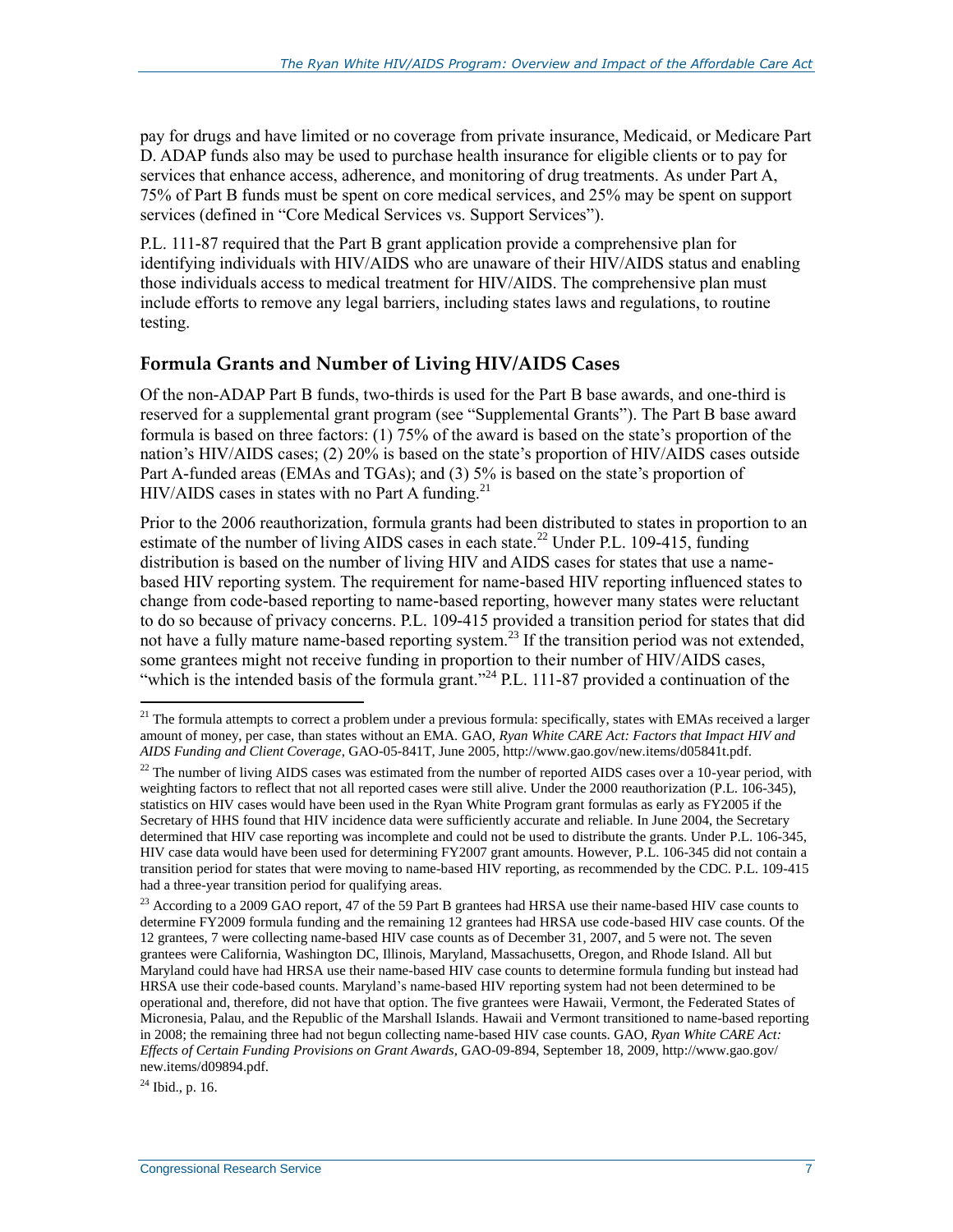transition period.<sup>25</sup> Beginning with FY2013, only living name-based cases of HIV/AIDS are used in making Part B grant determinations.

#### <span id="page-12-0"></span>**Supplemental Grants**

One-third of the non-ADAP Part B appropriation is reserved for a supplemental grant program.<sup>26</sup> Eligible states must have a demonstrated need for supplemental financial assistance and no cancelled grant funds or waivers permitting carryover of funds (see ["Unexpended Funds"](#page-13-0)). Priority in making supplemental grants is given to states with a decline in funding under Part B due to the changes in the distribution formula. Supplemental grant funds must be used for core medical services. Not later than 45 days after awarding supplemental funds under Part B, HRSA must submit a report to Congress concerning such funds.

#### **Emerging Community Grants**

An "emerging community" is defined as a metropolitan area with cumulative total of at least 500 and fewer than  $1,000$  reported cases of AIDS during the most recent five calendar years.<sup>27</sup> The metropolitan area continues as an emerging community until it fails for three consecutive fiscal years (1) to have the required number of AIDS cases and (2) to have a cumulative total of 750 or more living cases of AIDS as of December 31 of the most recent calendar year. The grant amount is determined by the amount set aside by the Secretary (authorized at \$5 million) and by the proportion of the total number of living cases of HIV/AIDS in emerging communities in the state to the total number of living cases of HIV/AIDS in emerging communities nationwide.

#### **ADAP**

 $\overline{a}$ 

In 2012, about 60% of HIV-positive people in care in the United States received their medications through state ADAPs.<sup>28</sup> ADAP funds are distributed via a formula based on each state's proportion of living HIV and AIDS cases.<sup>29</sup> P.L. 111-87 provided a continuation of the transition period for states that did not have a fully mature name-based HIV reporting system.<sup>30</sup> Beginning with FY2013, only living name-based cases of HIV/AIDS are used in making ADAP grant determinations.

<sup>&</sup>lt;sup>25</sup> Under P.L. 111-87, these jurisdictions incurred a 5% reduction in the number of non-AIDS HIV cases reported for the eligible area (to account for duplicate cases caused by code-based reporting) in making Part B grant determinations for fiscal years prior to FY2012 and a 6% reduction for FY2012. For the purpose of determining Part B grant amounts, P.L. 111-87 would allow an increase of 3% in the number of living HIV/AIDS cases in an area for FY2010 through FY2012 if the area switched to name-based reporting in 2007 and had experienced a decrease in funding of more than 30% in FY2007 compared with FY2006.

 $26$  P.L. 111-87 contained a hold-harmless provision for Part B that protected grantees from large decreases in funding. The hold-harmless provision was funded by reducing the amount reserved for the Part B supplemental grant program and by any unobligated funds repaid by the states. The hold harmless provision expired in FY2014.

 $^{27}$  PHS Act, Sec. 2621(d).

<sup>28</sup> HRSA, *FY2016 Justification of Estimates for Appropriations Committees*, p. 282, http://www.hrsa.gov/about/budget/budgetjustification2016.pdf.

 $^{29}$  ADAP operates in all 50 states, the District of Columbia, Puerto Rico, the U.S. Virgin Islands, Guam, American Samoa, the Commonwealth of the Northern Mariana Islands, and the Republic of Palau.

<sup>&</sup>lt;sup>30</sup> Under P.L. 111-87, these jurisdictions incurred a 5% reduction in the number of non-AIDS HIV cases reported for the eligible area (to account for duplicate cases caused by code-based reporting) in making ADAP grant determinations for fiscal years prior to FY2012 and a 6% reduction for FY2012.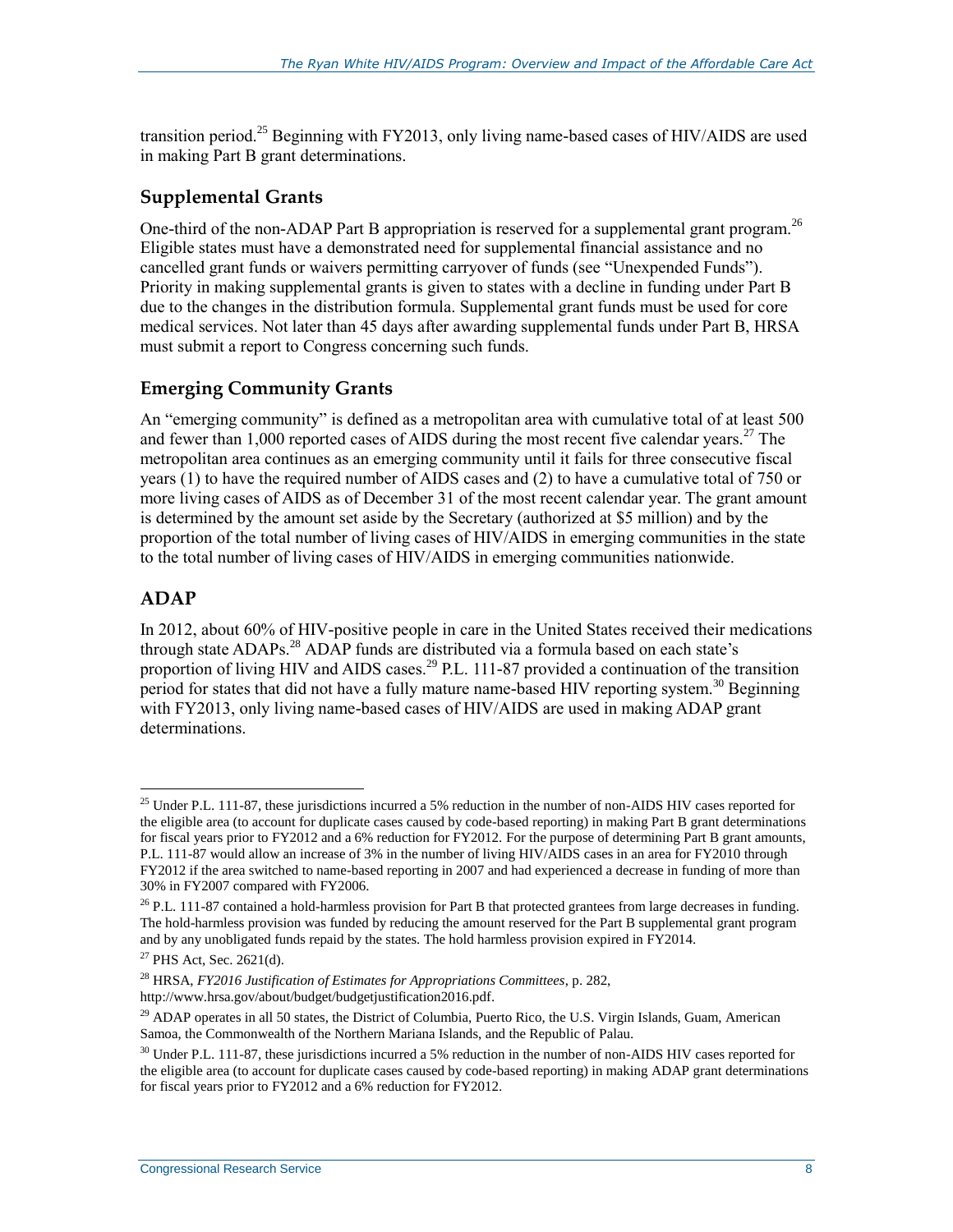Five percent of the ADAP appropriation is set aside for ADAP supplemental grants.<sup>31</sup> States are eligible for these grants if they demonstrate a severe need to increase the availability of HIV/AIDS drugs. There is a state-match requirement (\$1 state for every \$4 federal) for ADAP supplemental grants that may be waived under certain circumstances. The 2006 reauthorization established a formulary, a list of HIV/AIDS therapeutics that all ADAPs must provide. The list is based on the clinical practice guidelines for use of HIV/AIDS drugs issued by HHS.<sup>32</sup>

According to a May 2015 report produced by the National Alliance of State and Territorial AIDS Directors (NASTAD), in FY2014 federal funds provided 43% of the national ADAP budget, state contributions provided 11%, and drug rebates provided another  $43\%$ <sup>33</sup>. In the past, many states had to implement cost containment measures—such as waiting lists, lowered income eligibility criteria, reduced formulary, capped enrollment, monthly or annual expenditure cap, client cost sharing—because of insufficient ADAP funds. The George W. Bush Administration and Barack Obama Administration provided supplemental ADAP grants to help alleviate this problem.<sup>34</sup>

ADAP is the payer of last resort for HIV/AIDS drugs. As such, it coordinates with other programs available to pay for HIV/AIDs drugs and helps people enroll in other programs (including private insurance) that could be used to pay for HIV/AIDS drugs. In particular, the ADAP programs coordinate with state Medicaid programs and seek to enroll people in Medicaid when eligible. It also retroactively bills Medicaid for services provided to people who obtain Medicaid eligibility retroactively.<sup>35</sup>

#### <span id="page-13-0"></span>**Unexpended Funds**

 $\overline{a}$ 

Starting in FY2007, states were required to obligate grant funds by the end of the grant year for Part B formula grants, supplemental grants, emerging communities grants, ADAP grants, and supplemental ADAP grants. For supplemental ADAP grants, supplemental grants, and emerging communities grants, if there is an unobligated balance at the end of the grant year, states must return the amount and the funds will be used for additional supplemental grants.

http://www.hrsa.gov/opa/eligibilityandregistration/ryanwhite/index.html.

 $31$  Like Part A and Part B formula grants, ADAP formula grants also had a hold-harmless provision, which expired in FY2014. Its purpose was to protect some grantees from large decreases in formula grants, and it was financed with ADAP supplemental grant funds.

 $32$  Guidelines are available at http://aidsinfo.nih.gov/Guidelines/Default.aspx?MenuItem=Guidelines.

<sup>&</sup>lt;sup>33</sup> The remaining 3% consisted of other state or federal funds. NASTAD, National ADAP Monitoring Project, 2015 Annual Report, May 2015, p. 22, at http://www.nastad.org. As covered entities under the Public Health Service Act (PHSA) Sec. 340B Drug Pricing Program, ADAPs qualify for rebates on drug purchases made on behalf of their patients. For more information on the PHSA Sec. 340B program, see

<sup>&</sup>lt;sup>34</sup> On September 18, 2007, the George W. Bush Administration announced supplemental ADAP grants totaling \$39.5 million to 14 states (Alabama, Alaska, Georgia, Indiana, Iowa, Montana, North Carolina, Oklahoma, Oregon, South Carolina, Texas, Utah, Virginia, and Wisconsin), the Virgin Islands, and Puerto Rico. On June 23, 2004, the George W. Bush Administration announced what it described as a one-time \$20 million initiative for 10 states with ADAP waiting lists (Alabama, Alaska, Colorado, Idaho, Iowa, Kentucky, Montana, North Carolina, South Dakota, and West Virginia). In July 2010, HHS Secretary Kathleen Sebelius announced the reallocation of \$25 million in funds from dozens of programs throughout HHS for ADAP. The additional funds were targeted for states with ADAP waiting lists or other cost containment strategies. On July 19, 2012, HHS Secretary Kathleen Sebelius announced that \$69 million would be sent to 23 states (Alabama, Alaska, Arizona, California, Colorado, Florida, Georgia, Idaho, Illinois, Iowa, Kentucky, Louisiana, Montana, Nebraska, New Jersey, North Carolina, North Dakota, South Dakota, Tennessee, Utah, Virginia, Washington, and Wisconsin) Puerto Rico and the Virgin Islands through Ryan White ADAP to eliminate waiting lists.

<sup>&</sup>lt;sup>35</sup> Letter from Cindy Mann, Director, Center for Medicaid and CHIP Services, and Mary Wakefield, Administration, Health Resources and Services Administration, "Coordination Between Medicaid and Ryan White HIV/AIDS Programs," May 1, 2013, http://www.medicaid.gov/federal-policy-guidance/downloads/cib-05-01-2013.pdf.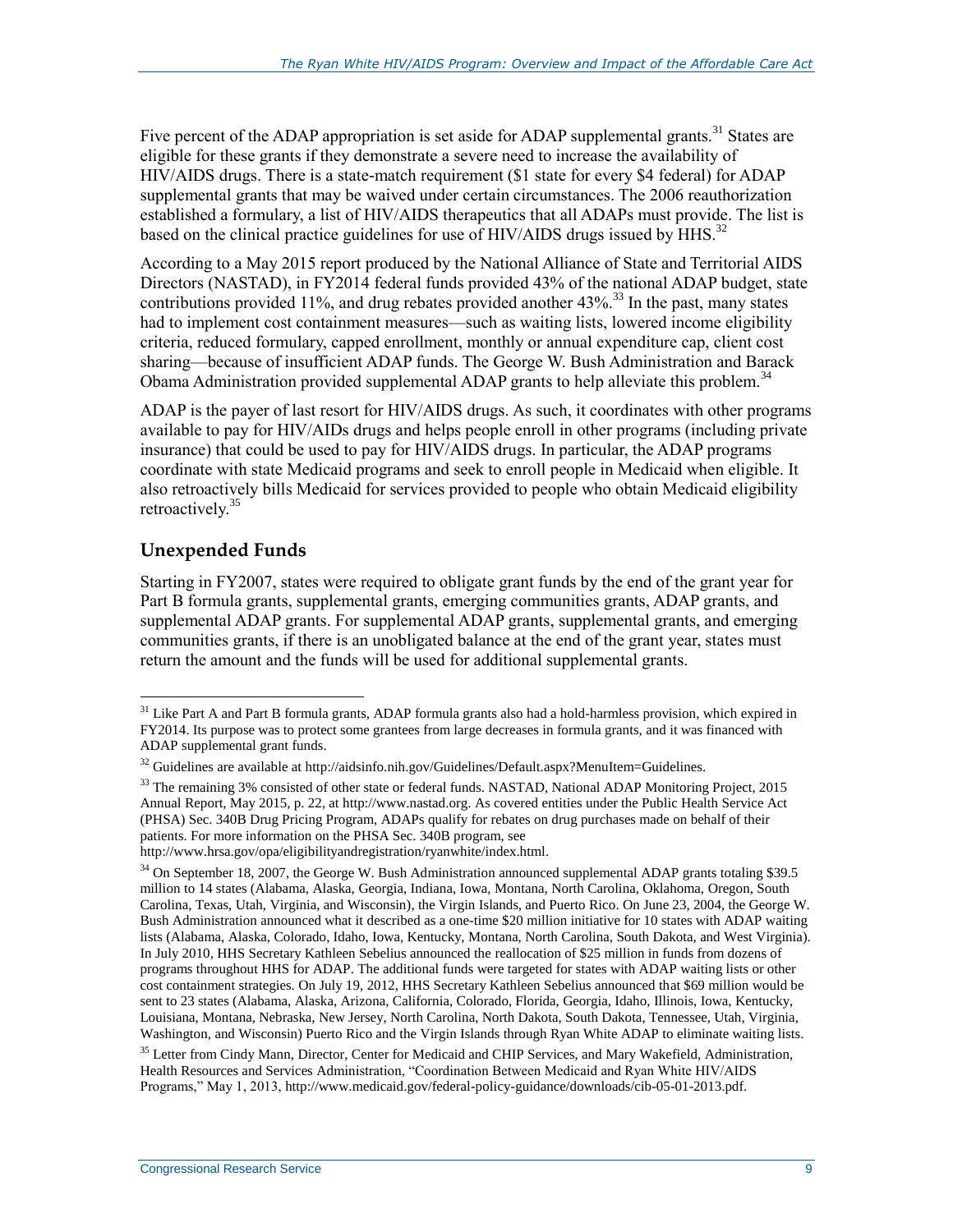For Part B formula grants and ADAP grants, if there is an unobligated balance, states must either return the unexpended funds or apply for a waiver to use the funds in the next year. If the waiver is approved, the funds would be available for one more year, called the carryover year. If a state fails to use the funds in the carryover year, the state must return the funds, which will be used for supplemental grants.

For states with an unobligated balance for their Part B formula grant or an ADAP grant, the amount of the grant for the next year would be reduced by the amount of the unobligated balance. The 2009 reauthorization allowed that the amount of the reduction would not include any unobligated balance that was approved by HRSA for carryover; if the amount of the unobligated balance was 5% or less, the grant reduction would not apply.<sup>36</sup> The funds from grant reduction are used for supplemental grants.

Drug rebates are received by Part B grantees from pharmaceutical manufacturers following the purchase of drugs for the ADAP program. There is a federal requirement that drug rebate funds be spent before federal funds are obligated. Because states may receive the rebates late in the year, some states may incur an unobligated balance penalty. In September 2009 GAO reported that both grantees and HRSA found that the requirement to spend drug rebate funds before obligating federal funds makes it more difficult to avoid unobligated balances.<sup>37</sup> According to GAO, HRSA tried to address this problem by asking HHS for an exemption from the relevant regulations for grantees using drug rebates, but the request was denied.<sup>38</sup> Under P.L. 111-87, if an expenditure of ADAP rebate funds triggered a penalty, the Secretary may deem a state's unobligated balance to be reduced by the amount of the rebate. Any unobligated amount returned to the Secretary would be used for ADAP supplemental grants or Part B supplemental grants.

#### **Part C—Early Intervention Services**

Part C grants provide medical services to uninsured people living with HIV/AIDS in rural and frontier communities.<sup>39</sup> Part C "provides grants directly to community and faith based primary health clinics and public health providers in 49 states, Puerto Rico, the District of Columbia and the U.S. Virgin Islands."<sup>40</sup> Under current law, 75% of a Part C grant must be used for core medical services, and not less than 50% of a grant must be used for early intervention services. Part C grants are awarded to facilities that focus on underserved populations, including federally qualified health centers, family planning clinics, hemophilia centers, rural health clinics, Indian Health Service facilities, and certain health facilities and community-based organizations that

 $36$  Under P.L. 109-415, the reduction in formula grant funds did not apply if the unobligated balance was 2% or less.

<sup>37</sup> GAO, *Ryan White CARE Act: Effects of Certain Funding Provisions on Grant Awards*, GAO-09-894, September 18, 2009, p. 24, http://www.gao.gov/new.items/d09894.pdf. GAO found that nine states and seven territories received reduced Part B grant amounts in the 2009 grant year because they had unobligated balances over 2% in the 2007 grant year. "Part B base funding penalties ranged from \$6,433 in Palau to \$1,493,935 in Ohio. ADAP base funding penalties ranged from \$26,233 in Maine to \$12,670,248 in Pennsylvania." Almost half of the grantees interviewed by GAO said the 2% threshold was too low, and some suggested that 5% would be more reasonable. However, GAO noted that "only 2 of the 16 Part B grantees that received penalties for unobligated balances had unobligated balances of less than 5%."

<sup>38</sup> Ibid., pp. 30-31.

<sup>&</sup>lt;sup>39</sup> The FY2015 grant awards for Part C were announced on October 21, 2015; the grant award announcement is available at http://www.hhs.gov/about/news/2015/10/21/hhs-awards-22-billion-grants-hivaids-care-andmedications.html. The list of Part C Early Intervention Services (EIS) grants awards is available at http://hab.hrsa.gov/abouthab/partceisfy15awards.html. The list of Part C Capacity Development grant awards is available at http://hab.hrsa.gov/abouthab/partccapacityfy15awards.html.

<sup>40</sup> HRSA, *FY2016 Justification of Estimates for Appropriations Committees*, p. 303, http://www.hrsa.gov/about/budget/budgetjustification2016.pdf.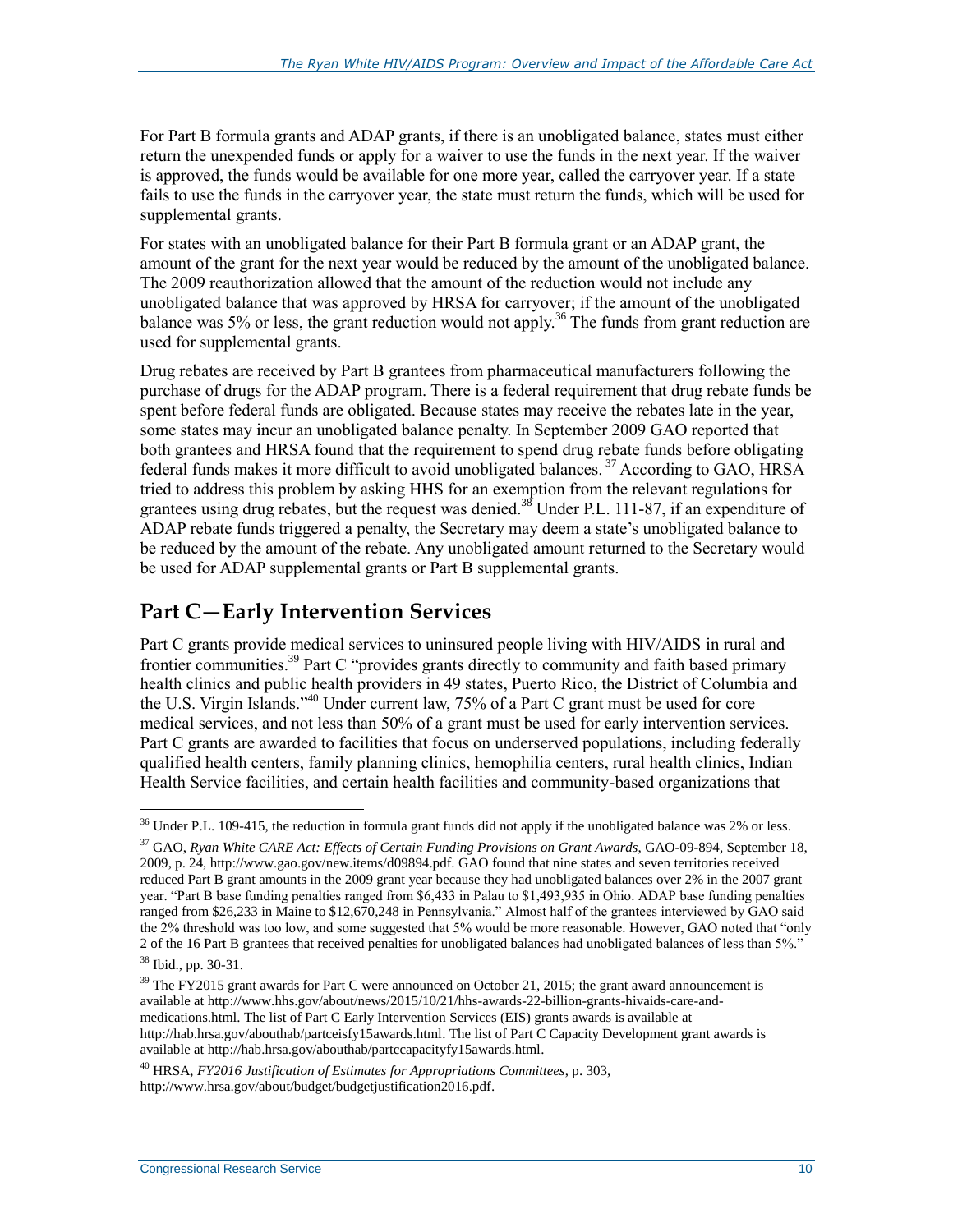provide early intervention services to people infected with HIV/AIDS through intravenous drug use. Part C services include counseling, HIV testing, referrals, clinical and diagnostic services regarding HIV/AIDS, and drug treatments under ADAP. A small portion of Part C funds are used for capacity development grants.

### **Part D—Women, Infants, Children, and Youth**

Part D provides grants to public and nonprofit entities for family-centered care for women, infants, children, and youth with HIV/AIDS.<sup>41</sup> Such individuals are provided outpatient health care, case management, referrals, and other services to enable participation in the program, including services designed to recruit and retain youth with HIV. Grantees must coordinate with programs promoting the reduction and elimination of risk of HIV/AIDS for youth. P.L. 111-87 clarified that Part D should be the payer of last resort when Part D clients have access to other forms of health care coverage, such as Medicaid and the Children's Health Insurance Program. The FY2015 and FY2016 Obama Administration budget requests proposed consolidating Part D with Part C in order to "expand the focus on women, infants, children and youth across all the funded grantees, increase points of access for these populations and reduce duplication of effort and reporting/administrative burden among co-funded grantees."<sup>42</sup> The House and the Senate rejected the consolidation proposal in FY2015 and in FY2016.

## **Part E and Part G**

In the past, Part E authorized grants for emergency response employees and established procedures for notifications of infectious diseases exposure; Part E was never funded. The 2006 reauthorization (P.L. 109-415) deleted the sections of Part E on emergency response and inserted into Part E several sections, with some text changes, from Part D (on coordination, audits, definitions, and a prohibition on promotion of intravenous drug use or sexual activity) and two new sections on public health emergencies and certain privacy protections.

P.L. 109-415 inadvertently deleted language on "procedures for the notification of occupational infectious diseases exposure" from Part E of Ryan White. This was a matter of some concern for the emergency response community, and reinstatement of the relevant language was requested.<sup>43</sup> P.L. 111-87 reinserted the deleted language on "procedures for the notification of occupational infectious diseases exposure" into a new Part G of Title XXVI of the PHS Act, including a change from the original language that would permit the Secretary to suspend the requirements in a public health emergency.

<sup>&</sup>lt;sup>41</sup> The FY2015 grant awards for Part D were announced on October 21, 2015; the grant award announcement is available at http://www.hhs.gov/about/news/2015/10/21/hhs-awards-22-billion-grants-hivaids-care-andmedications.html. The list of Part D grants awards is available at http://hab.hrsa.gov/abouthab/partdfy15awards.html.

<sup>42</sup> HRSA, *FY2016 Justification of Estimates for Appropriations Committees*, p. 308.

<sup>&</sup>lt;sup>43</sup> Katherine West, "Ryan White Notification Law for Emergency Response Employees Deleted: 10 Reasons Why We Need it Back," *EMS Magazine*, October 2008, at http://www.emsresponder.com/print/EMS-Magazine/Ryan-White-Notification-Law-for-Emergency-Response-Employees-Deleted—10-Reasons-Why-We-Need-It-Back/1\$8394; James R. Cross, JD, "Ryan White Notification Law Repealed: The Deletion of Emergency Response Provisions Demands Attention," *Journal of Emergency Medical Services*, March 2008, pp. 136-137; and National Association of State EMS Officials, "NASEMSO Issue Brief on the Repeal of Emergency-Response Provisions Contained in the Ryan White CARE Act," March 2008, at http://www.nasemsd.org/Advocacy/PositionsResolutions/documents/ RyanWhiteIssueBrief032508.pdf.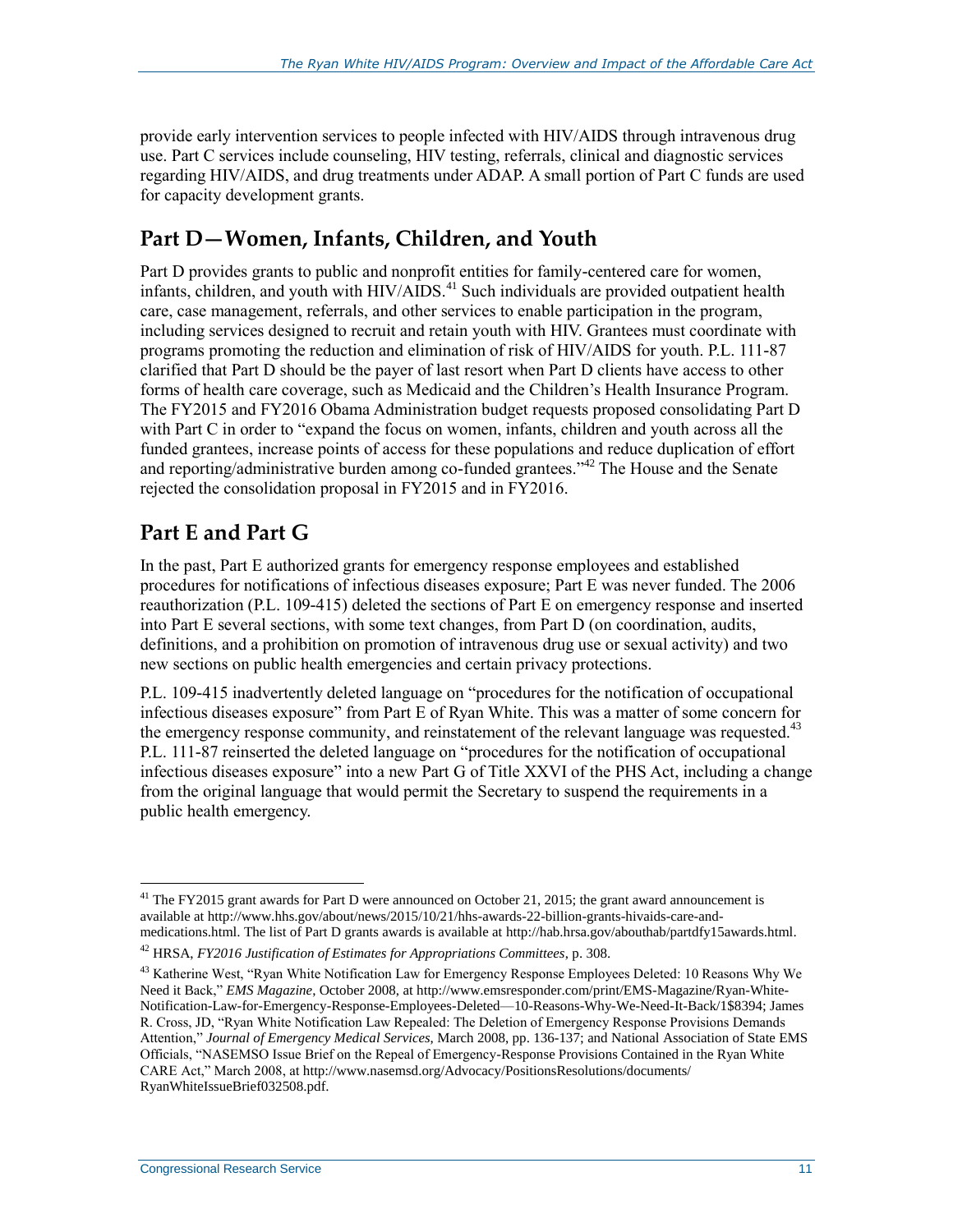### **Part F—Demonstration and Training**

Part F provides support for the AIDS Dental Reimbursement (ADR) Program, the Community-Based Dental Partnership Program, the AIDS Education and Training Centers (AETCs), the Special Projects of National Significance (SPNS) Program, and the Minority AIDS Initiative (MAI).<sup>44</sup> The two dental programs reimburse dental schools and community-based entities for their treatment of HIV/AIDS patients.<sup>45</sup> The AETC program provides specialized clinical education and consultation for health providers on HIV transmission, treatment, and prevention.<sup>46</sup>

The SPNS program awards grants to support the development of innovative models of HIV treatment. $47$  Under statute, the SPNS program is to be funded, up to \$25 million, from amounts appropriated for Parts A, B, C, and D; this was not changed by reauthorization. However, from FY2003 through FY2014, each Labor-HHS appropriations bill provided \$25 million for the SPNS program via a funding mechanism known as the "PHS evaluation tap."<sup>48</sup> The FY2015 appropriation, FY2016 request, and FY2016 House appropriation bill include funding for SPNS directly via budget authority rather than through the PHS evaluation tap. The Senate did not propose funding for SPNS in FY2016.<sup>49</sup> The Continuing Appropriations Act, 2016 (P.L. 114-53, H.R. 719), provides funding for the Ryan White Program, through December 11, 2015, at the same level as in the FY2015 Consolidated and Further Continuing Appropriations Act (P.L. 113- 235), minus an across-the-board reduction of 0.2108%. Ryan White FY2016 funding provided by P.L. 114-53 is subject to the same authority and conditions as in FY2015.

P.L. 109-415 codified MAI as part of the Ryan White Program under Part F of Title XXVI of the PHS Act.<sup>50</sup> Under P.L. 109-415, MAI provided funding for competitive grants (via Parts A, B, C, D, and F-AETC) that evaluate and address the disproportionate impact of HIV/AIDS on racial and ethnic minorities. P.L. 111-87 directed HRSA to develop a formula for awarding MAI grants under Part A and Part B "that ensures that funding is provided based on the distribution of populations disproportionately impacted by HIV/AIDS."<sup>51</sup> The law directed HRSA to

<sup>&</sup>lt;sup>44</sup> Both the dental and the AETC programs were transferred legislatively from Title VII of the PHS Act.

<sup>&</sup>lt;sup>45</sup> The FY2015 grant awards for Part F were announced on October 21, 2015; the grant award announcement is available at http://www.hhs.gov/about/news/2015/10/21/hhs-awards-22-billion-grants-hivaids-care-andmedications.html. The list of Part F Dental Reimbursement Program and Community-Based Dental Partnership Program grants awards is available at http://hab.hrsa.gov/abouthab/partffy15awards.html.

<sup>&</sup>lt;sup>46</sup> The FY2015 grant awards for Part F were announced on October 21, 2015; the grant award announcement is available at http://www.hhs.gov/about/news/2015/10/21/hhs-awards-22-billion-grants-hivaids-care-andmedications.html. The list of Part F AETC grant awards is available at http://hab.hrsa.gov/abouthab/aetcfy15awards.html.

<sup>47</sup> For a list of current SPNS initiatives, see http://hab.hrsa.gov/abouthab/partfspns.html.

 $48$  The tap, authorized under §241 of the PHS Act, transfers money among PHS agencies for particular activities as specified by the appropriators. For further information, see CRS Report R43304, *Public Health Service Agencies: Overview and Funding (FY2010-FY2016)*.

<sup>49</sup> S.Rept. 114-74, pp. 50-51, and 228-229.

 $50$  The MAI began in 1998 with the White House announcement of a series of initiatives targeting appropriated funds for HIV/AIDS prevention and treatment programs in minority communities. The Congressional Black Caucus worked with the Clinton Administration to formulate the approach. MAI activities are supported by the following agencies and offices in HHS: HRSA; CDC; National Institutes of Health; Substance Abuse and Mental Health Services Administration; Minority Communities Fund; Office of Minority Health; and Office of Women's Health. GAO was required by P.L. 109-415 to provide a report on a variety of issues related to MAI: U.S. Government Accountability Office, *Ryan White CARE Act: Implementation of the New Minority AIDS Initiative Provisions*, GAO-09-315, March 27, 2009, http://www.gao.gov/new.items/d09315.pdf.

<sup>&</sup>lt;sup>51</sup> Previously under P.L. 109-415, a competitive grant system was used to award Part A and Part B MAI grants.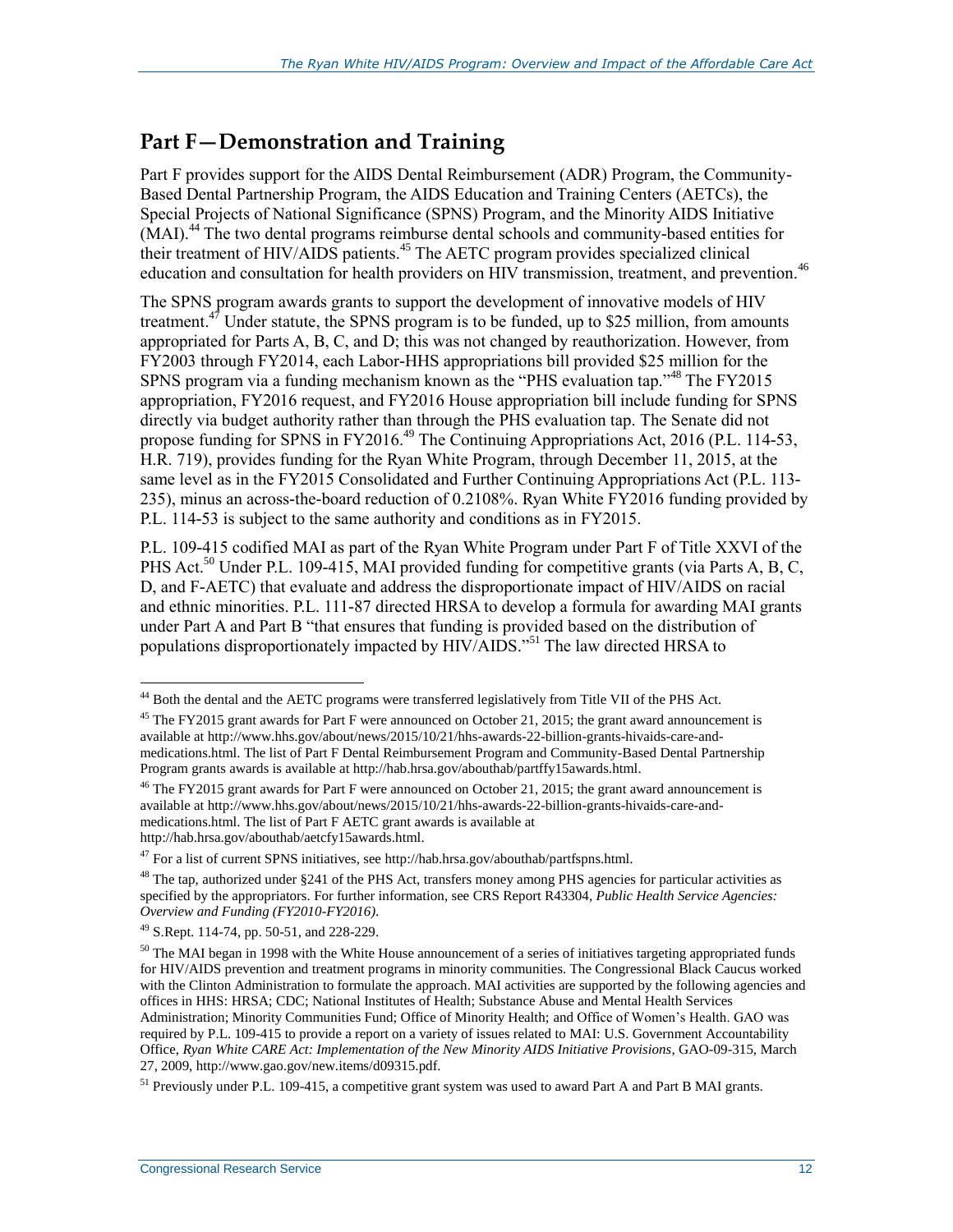synchronize the schedule of application submissions and funding of MAI grants with the schedule of the corresponding Ryan White part.

P.L. 111-87 required GAO to provide a report for Congress within one year of enactment that describes MAI activities across HHS. The GAO report found that MAI grantees were providing mostly support services similar to the support services (community outreach and education, staff/provider training) the grantees provided with core HIV/AIDS funding from HRSA.<sup>52</sup> GAO found that the multiple funding streams "carried separate administrative requirements that caused administrative challenges" for the grantees.<sup>53</sup> The use of multiple funding streams "raises the possibility of inefficiencies and requires unnecessarily duplicative application and reporting requirements of grantees that could otherwise be using their resources to provide needed services."<sup>54</sup> GAO recommended that MAI funding should be consolidated into core HIV/AIDS funding, and HHS stated that this would "align with the National HIV/AIDS Strategy and federal program accountability goals." <sup>55</sup> P.L. 111-87 also required, within six months of publication of the GAO report, that HHS submit to Congress a departmental plan for using MAI funds, taking into consideration the best practices described in the GAO report.<sup>56</sup>

## **The National HIV/AID Strategy**

The National HIV/AIDS Strategy (NHAS) is a five-year plan detailing the "principles, priorities, and actions" to guide the "collective national response to the HIV epidemic."<sup>57</sup> The NHAS was first released in July 2010 and updated in July  $2015^{58}$  The current NHAS goals are as follows:

- 1. Reduce new infections.
- 2. Increase access to care and improve health outcomes for people living with HIV.
- 3. Reduce HIV-related health disparities and health inequities.
- 4. Achieve a more coordinated national response to the HIV epidemic.

The NHAS cites the Ryan White Program as a critical source of lifesaving care and treatment for individuals living with HIV. Moreover, providing such treatment "not only improves the health outcomes for individuals with HIV, it serves the public health benefit of helping to prevent HIV transmission."<sup>59</sup> Clinical research has demonstrated that early treatment of HIV patients with antiretroviral medication results in viral suppression and reduces the risk of HIV transmission by 96%.<sup>60</sup> However, CDC data indicate that in 2012, only 30% of people living with HIV were virally suppressed.<sup>61</sup> According to HRSA, the Ryan White Program grant awards, by supporting

<sup>52</sup> U.S. Government Accountability Office, *Minority AIDS Initiative: Consolidation of Fragmented HIV/AIDS Funding Could Reduce Administrative Challenges*, GAO-14-84, November 22, 2013, p. 12, http://www.gao.gov/assets/660/659216.pdf.

 $53$  Ibid.

<sup>54</sup> Ibid., p. 23.

<sup>55</sup> Ibid., pp. 23-24.

<sup>56</sup> HHS states that this report is in the HHS clearance process.

<sup>57</sup> https://www.aids.gov/federal-resources/national-hiv-aids-strategy/overview/.

<sup>58</sup> https://www.aids.gov/federal-resources/national-hiv-aids-strategy/nhas-update.pdf.

<sup>&</sup>lt;sup>59</sup> The White House, "Fact Sheet: The National HIV/AIDS Strategy Updated to 2020," press release, July 30, 2015, https://www.whitehouse.gov/the-press-office/2015/07/30/fact-sheet-national-hivaids-strategy-updated-2020.

 $^{60}$  Myron S. Cohen, Ying Q. Chen, Marybeth McCauley, et al., "Prevention of HIV-1 infection with early antiretroviral therapy," *The New England Journal of Medicine*, vol. 365, no. 6 (August 11, 2011), pp. 493-505.

 $<sup>61</sup>$  CDC, "Monitoring selected national HIV prevention and care objectives by using HIV surveillance data – United</sup> (continued...)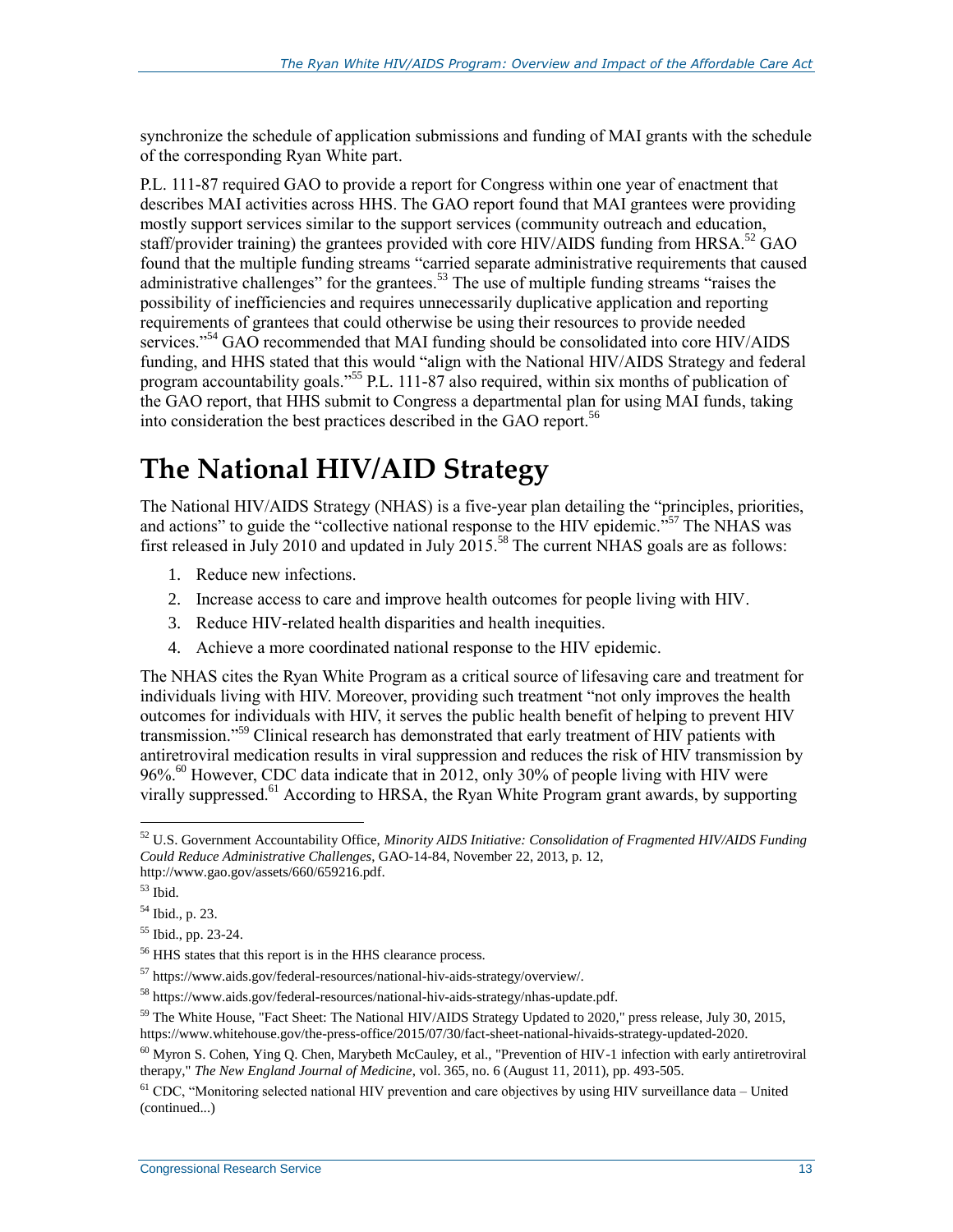cities, states, and communities in the treatment of HIV patients, will allow the goals of the updated NHAS to be achieved. 62

## <span id="page-18-0"></span>**ACA and the Ryan White Program**

Prior to the implementation of the ACA (P.L. 111-148, as amended), obtaining private health insurance was difficult for individuals with HIV/AIDS and others living with serious preexisting medical conditions.<sup>63</sup> A 2011 Institute of Medicine (IOM) report estimated that in urban areas, only about 13% of HIV patients in 2010 had private health insurance; most HIV patients were covered by Medicaid (36%), Medicare (12%), or a combination of these two programs (6%).<sup>64</sup> The remaining individuals were either uninsured and obtained services through the Ryan White Program (24%), or their insurance coverage information was missing or unknown  $(8\%)$ .<sup>65</sup> In 2012, the Ryan White Program served more than a half million low-income individuals with HIV/AIDS in the United States, of whom 28% were uninsured and 59% were underinsured.<sup>66</sup> The CDC estimates that more than 1.2 million people have HIV/AIDS, but does not indicate the percentage of this population that is low income.<sup>67</sup> Among those who were underinsured, Ryan White Program funds were used to supplement insurance gaps.<sup>68</sup>

The ACA expanded insurance coverage through a number of different provisions. Specifically, it expanded public coverage for low-income individuals through the Medicaid program.<sup>69</sup> It also made a number of changes to the private insurance market, created a standardized marketplace for individuals to purchase insurance coverage and premium subsidies for individuals whose incomes were too high for Medicaid, but were otherwise unable to afford private insurance coverage.<sup>70</sup>

l

<sup>64</sup> According to the IOM report, "there are no recent national estimates of health coverage of individuals with HIV. The HIV Cost and Service Utilization Study (HCSUS), for example, the only nationally representative study of people with HIV/AIDS in care, was conducted from 1994 to 2000. A more recent analysis of data from a convenience sample involving 12 medical sites located in urban cities throughout the United States showed that the majority of patients were covered under Medicaid (42%, including those dually eligible for Medicare) and the Ryan White Program (24%). These data likely do not represent the national picture of health coverage of individuals with HIV, however, such as those in non-urban areas." IOM (Institute of Medicine), 2011, *HIV Screening and Access to Care: Exploring the Impact of Policies on Access to and Provision of HIV Care*, Washington, DC: The National Academies Press, pp. 7-8.

<sup>68</sup> Jennifer Kates et al., *Health Insurance Coverage for People with HIV Under the Affordable Care Act Experiences in Five States*, The Kaiser Family Foundation, Issue Brief, Washington, DC, December 2014.

<sup>(...</sup>continued)

States and 6 dependent areas – 2013," *HIV Surveillance Supplemental Report,* vol. 20, no. 2 (July 2015), http://www.cdc.gov/hiv/library/reports/surveillance/.

 $62$  HRSA, "HHS awards \$2.2 billion in grants for HIV/AIDS care and medications," press release, October 21, 2015, http://www.hhs.gov/about/news/2015/10/21/hhs-awards-22-billion-grants-hivaids-care-and-medications.html.

<sup>63</sup> Jeffrey S. Crowley and Connie Garner, *Reimagining the Ryan White HIV.AIDs Program: Aligning The Ryan White HIV/AIDS Program with Insurance Coverage*, O'Neill Institute for National & Global Health Law, Issue Brief no. 1, Washington, DC, June 2015, https://www.law.georgetown.edu/oneillinstitute/research/documents/ AligningwithInsurance1.pdf.

 $65$  Ibid.

<sup>&</sup>lt;sup>66</sup> HRSA, FY2016 Justification of Estimates for Appropriations Committees, p. 278.

<sup>67</sup> Centers for Disease Control and Prevention, HIV in the United States: At a Glance, http://www.cdc.gov/hiv/ statistics/overview/ataglance.html.

 $^{69}$  Medicaid is a federal-state matching entitlement program; the federal portion currently varies from 50% in relatively affluent states to almost 80% in less affluent states.

<sup>70</sup> CRS Report R42069, *Private Health Insurance Market Reforms in the Affordable Care Act (ACA)*.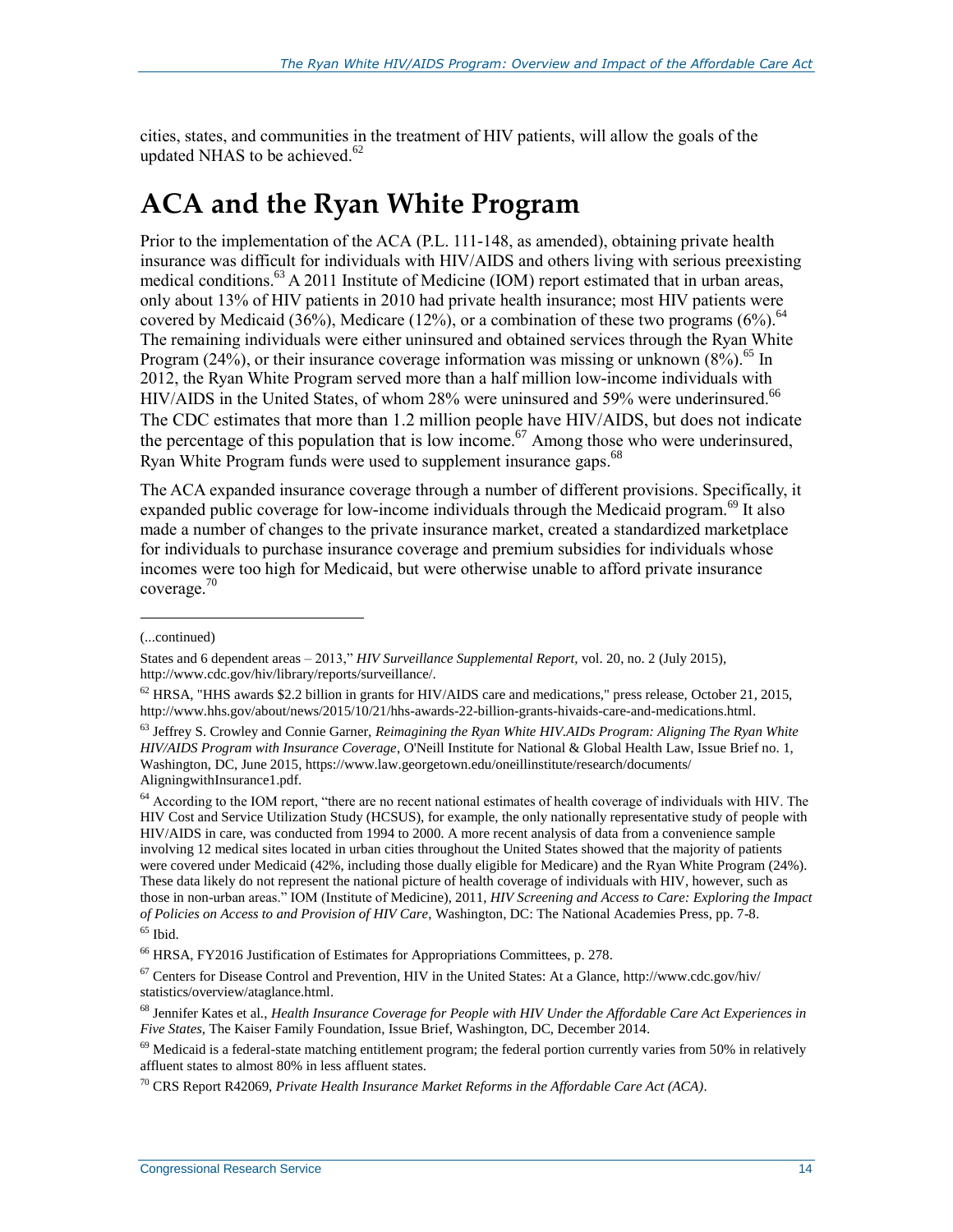The ACA may affect the need for, and use of, certain services provided by the Ryan White Program. For example, about half of ADAP clients would be Medicaid-eligible in expansion states, and the remainder would likely be eligible for premium subsidies to purchase health coverage on the exchange.<sup>71</sup> This section describes the ACA changes that are relevant to the Ryan White Program and its service population. The section also highlights some of the services provided under the Ryan White Program that are not covered by the ACA.

### **Medicaid Expansion**

Beginning January 2014, states have the option to expand Medicaid coverage for adults under the age of 65 with incomes up to 133% of the federal poverty level (FPL).<sup>72</sup> This expansion, where implemented, is a significant change for the Medicaid program, which generally requires individuals to belong to a categorically eligible group: children, pregnant women, parents of dependent children, the elderly, or the disabled.<sup>73</sup> Some states elected to implement the Medicaid expansion prior to January 2014; these states include California, Colorado, Connecticut, District of Columbia, Minnesota, New Jersey, and Washington State.<sup>74</sup> As of November 2015, more than half of all states (including the District of Columbia) have adopted the Medicaid expansion.<sup>75</sup>

The Medicaid expansion may have a significant impact on the Ryan White ADAP program. NASTAD indicates that about half of ADAP clients would be Medicaid-eligible in expansion states.<sup>76</sup> HRSA is examining the effects of Medicaid expansion on the ADAP program. So far, HRSA has found that Medicaid expansion states reduced their number of ADAP clients; in contrast, non-expansion states saw an increase in ADAP clients.<sup>77</sup> In expansion states ADAP funds may still be used to supplement Medicaid coverage. For example, ADAP funds can be used to assist people with Medicaid cost sharing and to pay for monthly prescriptions because some states limit the number of monthly prescriptions its Medicaid program will pay for.

HRSA predicts that the Medicaid expansion will have minimal effects on the non-ADAP parts of the Ryan White Program, primarily because data show that, prior to the ACA, Medicaid beneficiaries accessed Ryan White primary medical care services.<sup>78</sup> HRSA predicts that the use of these services by Medicaid beneficiaries will continue. HRSA also found that most non-ADAP clients are insured (either publicly or privately).<sup>79</sup> In addition, the Ryan White Program provides

 $\overline{a}$ 

 $79$  Ibid.

<sup>71</sup> *National ADAP Monitoring Project Annual Report: 2015 Annual Report*, National Alliance of State and Territorial AIDS Directors, Washington, DC, May 2015, Chart 17, p. 27, https://www.nastad.org/resource/national-adapmonitoring-project-2015-annual-report.

<sup>&</sup>lt;sup>72</sup> For the new eligibility group, the federal government will pay 100% of the costs for 2014-2016; the federal share will gradually be reduced to 90% by 2020. See CRS Report R43564, *The ACA Medicaid Expansion*, by Alison Mitchell.

<sup>&</sup>lt;sup>73</sup> In 2011, less than 1% of Medicaid enrollees had HIV. Prior to ACA, most individual with HIV who were on Medicaid qualified for the program because they were disabled. Jen Kates, *Medicaid and HIV: A National Analysis*, The Henry J. Kaiser Family Foundation, Washington, DC, October 2011, pp. 5 and 8.

<sup>74</sup> CRS Report R43357, *Medicaid: An Overview*.

<sup>&</sup>lt;sup>75</sup> The Henry J. Kaiser Family Foundation, Status of State Action on the Medicaid Expansion Decision, http://kff.org/health-reform/state-indicator/state-activity-around-expanding-medicaid-under-the-affordable-care-act/.

<sup>76</sup> *National ADAP Monitoring Project Annual Report: 2015 Annual Report*, National Alliance of State and Territorial AIDS Directors, Washington, DC, May 2015, Chart 17, p. 27, https://www.nastad.org/resource/national-adapmonitoring-project-2015-annual-report.

 $77$  Personal communication, Health Resources and Services Administration, Office of Legislation, April 24, 2015.

<sup>78</sup> Ibid.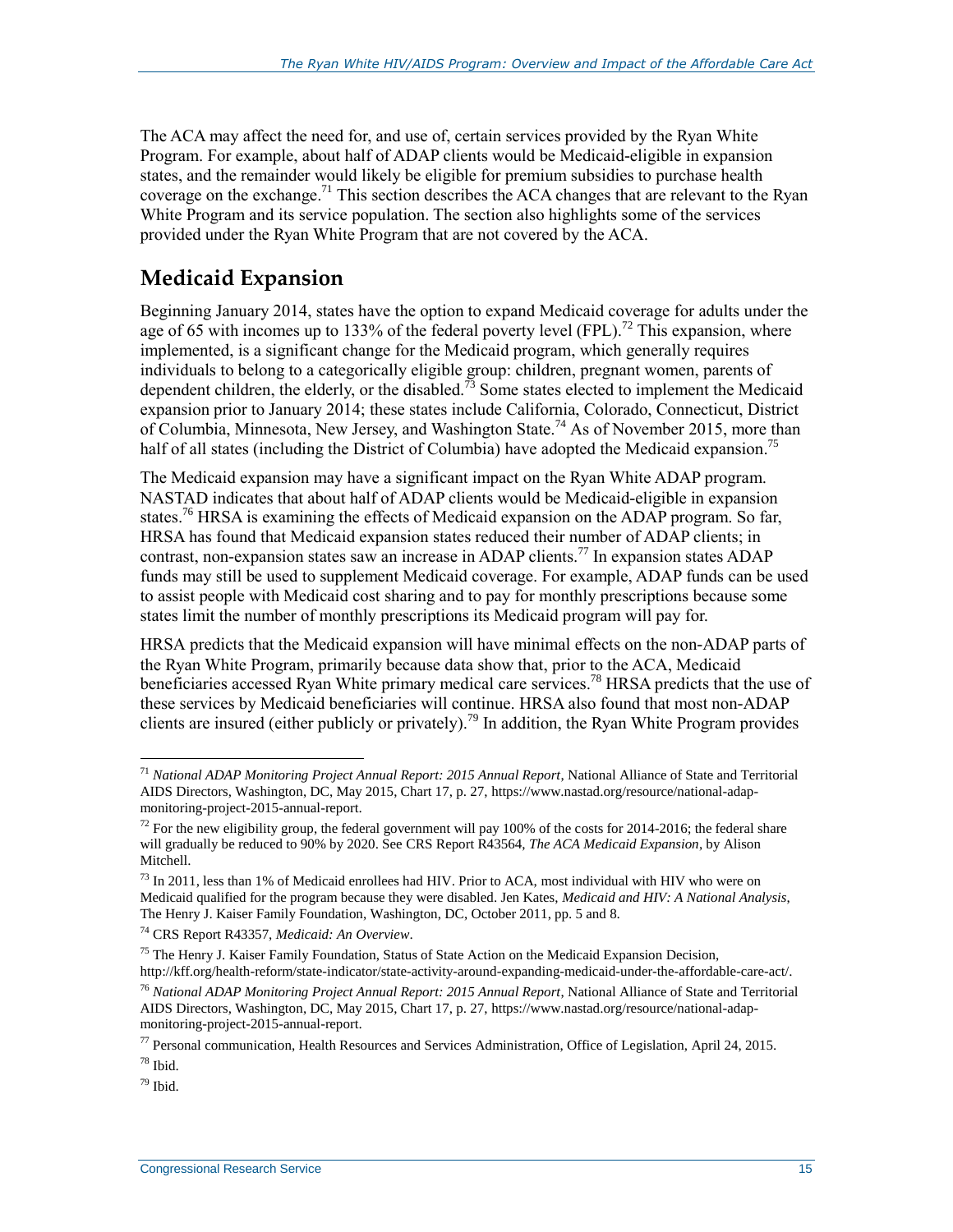certain services, such as dental care, that not all state Medicaid programs provide to adults. As such, even in states that have expanded their Medicaid program, there may be services that the Ryan White Program can provide.

### **Private Insurance Expansions**

Private health insurance is generally of two types: group (e.g., employer sponsored) and nongroup. The ACA generally made changes to non-group coverage in ways that may increase access to health insurance for the U.S. population as well as coverage for people living with  $HIV/ALDS$ <sup>80</sup> Specifically, the  $\widehat{ACA}$  prohibits the cancellation of coverage by an insurer due to a preexisting condition, and eliminates the lifetime caps on insurance benefits.<sup>81</sup> Individuals with HIV/AIDs may have been at risk for either policy cancellation or of reaching lifetime caps. It is expected that these ACA changes will benefit the HIV/AIDS population.<sup>82</sup>

The ACA required that U.S. citizens and legal residents have qualifying health insurance or pay a penalty. Private insurance plans are considered to be qualifying health insurance if they cover certain "essential health benefits," which are 10 broad benefit categories, such as outpatient and ambulatory care and prescription drugs.<sup>83</sup> Although a number of essential health benefit categories overlap with the services that the Ryan White Program can provide, the overlap is not complete. For example, the Ryan White Program provides case management, oral health care, hospice services, and home and community-based services, among others, that are not required to be covered in exchange plans. Conversely, exchange plans are required to cover some services such as inpatient hospital care—that the Ryan White Program cannot.<sup>84</sup>

As noted, the ACA required that U.S. citizens and legal residents have qualifying health insurance or pay a penalty. To help people meet this requirement, the ACA created health insurance exchanges—marketplaces—and provided subsidies to individuals with incomes between 100% and 400% of the federal poverty level.<sup>85</sup> NASTAD indicates that about half of ADAP clients would be eligible for premium subsidies to purchase health coverage on the exchange.<sup>86</sup>

<sup>80</sup> See description in CRS Report R42069, *Private Health Insurance Market Reforms in the Affordable Care Act (ACA)*.  $81$  Ibid.

<sup>82</sup> Sean R. Cahill, Kenneth H. Mayer, and Stephen L. Boswell, "The Ryan White HIV/AIDS Program in the Age of Health Care Reform," *American Journal of Public Health*, vol. 105, no. 6 (June 2015), pp. 1078-1085. Prior to ACA's 2014 implementation, some individuals with HIV may have obtained health insurance coverage under the Pre-Existing Condition Insurance Plan, or PCIP created in Sec. 1101 of the ACA. This was a temporary (July 1, 2010, through December 31, 2013) state or federally administered program that served as a "bridge for people with pre-existing conditions who cannot obtain health insurance coverage in today's private insurance market." PCIPs were phased out as of January 2014. Although some ADAPs reported barriers in coordination with PCIPs, as of December 2011, 24 ADAPs had enrolled 2,393 clients in PCIPs. See National Alliance of State and Territorial AIDS Directors, *ADAP Coordination with Pre-Existing Condition Insurance Plans (PCIPs), December 2011*, http://www.nastad.org/Docs/ 103359\_ADAP%20and%20PCIPs%20-%20December%202011.pdf.

<sup>83</sup> CRS Report R44163, *The Patient Protection and Affordable Care Act's Essential Health Benefits (EHB)*.

<sup>84</sup> Jeffrey S. Crowley and Connie Garner, *Reimagining the Ryan White HIV.AIDs Program: Aligning The Ryan White HIV/AIDS Program with Insurance Coverage*, O'Neill Institute for National & Global Health Law, Issue Brief no. 1, Washington, DC, June 2015, https://www.law.georgetown.edu/oneillinstitute/research/documents/ AligningwithInsurance1.pdf.

<sup>85</sup> CRS Report R44065, *Overview of Health Insurance Exchanges*, coordinated by Namrata K. Uberoi. In states that did not expand Medicaid, some individuals may have too little income to qualify for insurance subsidies, but may not be eligible for Medicaid because they do not belong to a categorical eligibility group (e.g., they are a childless adult).

<sup>86</sup> *National ADAP Monitoring Project Annual Report: 2015 Annual Report*, National Alliance of State and Territorial AIDS Directors, Washington, DC, May 2015, Chart 17, p. 27, https://www.nastad.org/resource/national-adap- (continued...)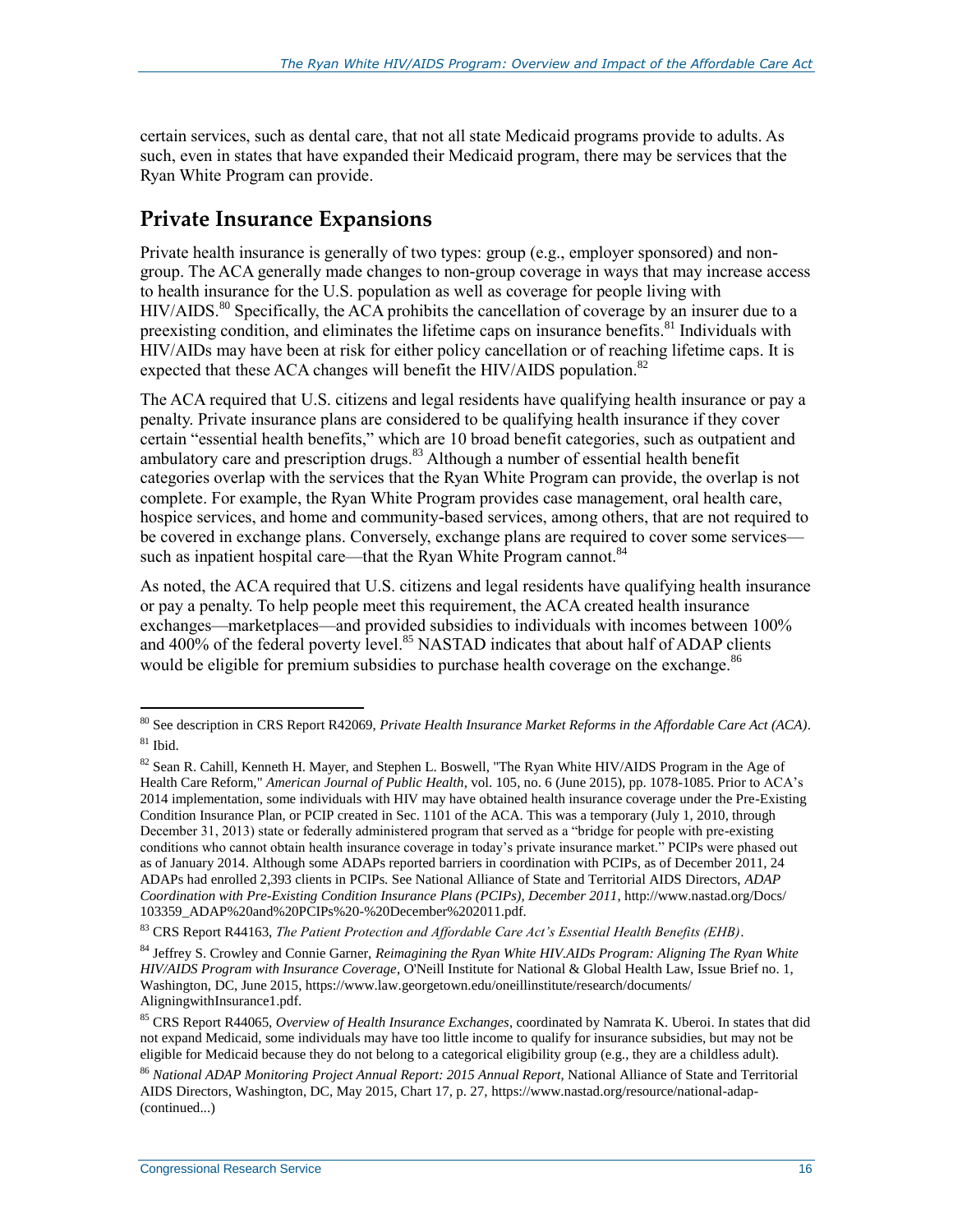Ryan White Program funds may also be used to pay premiums or cost sharing for individuals who enroll in private insurance plans, including plans offered on an exchange. The Ryan White Program continues to be the payer of last resort; as such, the use of funds for insurance coverage is and has been a goal of the program. HRSA and others note that Ryan White funds are increasingly being used for insurance premiums and cost sharing.<sup>87</sup>

A 2014 study by the Kaiser Family Foundation looked at ACA implementation in five states, examining the use of Ryan White Program funds and challenges that individuals faced.<sup>88</sup> This study suggests that Ryan White Program funds were being increasingly used to help people enroll in exchange plans and then to educate people about how to use insurance coverage. This was particularly a challenge, as some Ryan White clients had little experience with the use of health insurance. In some cases, this lack of experience resulted in individuals enrolling in a highdeductible plan, which would pay only after the deductible had been met. As such, some could not afford to meet this deductible and continued to rely on the ADAP program for their medication.<sup>89</sup> The Kaiser study found that the ACA changes to insurance coverage has enabled some Ryan White clients to better manage their non-HIV related medical conditions.

HRSA notes that there have been challenges with coverage of HIV medication under exchange plans.<sup>90</sup> Other studies have also found that some individuals who transitioned from the Ryan White Program to an exchange plan have experienced difficulty obtaining their HIV medication. Specifically, there was large variation in cost of HIV drugs depending on the plan design; certain insurance plans placed all HIV drugs in the most expensive tier, resulting in greater out of pocket spending (an estimated \$3,000 annually),<sup>91</sup> or causing individuals to rely on Ryan White funds to pay their drug costs. Some contend that, as a result, Ryan White funds are being used for expenses that could be covered by insurance plans.  $92$ 

## **Other ACA Provisions**

Because ACA expands insurance coverage to those previously uninsured, the law also includes provisions that support changes to physician training, compensation, and practice.<sup>93</sup> These changes are intended to increase the size of the medical workforce, alter its composition (more primary care providers or other specialties in shortage), and incentivize practice in rural or other underserved areas.

l

<sup>(...</sup>continued)

monitoring-project-2015-annual-report.

<sup>&</sup>lt;sup>87</sup> Personal communication, Health Resources and Services Administration, Office of Legislation, April 24, 2015; Jennifer Kates et al., *Health Insurance Coverage for People with HIV Under the Affordable Care Act Experiences in Five States*, The Kaiser Family Foundation, Issue Brief, Washington, DC, December 2014.

<sup>88</sup> Jennifer Kates et al., *Health Insurance Coverage for People with HIV Under the Affordable Care Act Experiences in Five States*, The Kaiser Family Foundation, Issue Brief, Washington, DC, December 2014.

<sup>89</sup> Ibid.

<sup>90</sup> Personal communication, Health Resources and Services Administration, Office of Legislation, April 24, 2015.

<sup>&</sup>lt;sup>91</sup> Douglas B. Jacobs and Benjamin D. Sommers, "Using Drugs to Discriminate--Adverse Selection in the Insurance Marketplace," *The New England Journal of Medicine*, vol. 372, no. 5 (January 29, 2015), pp. 399-402.

<sup>92</sup> Jeffrey S. Crowley and Connie Garner, *Reimagining the Ryan White HIV.AIDs Program: Aligning The Ryan White HIV/AIDS Program with Insurance Coverage*, O'Neill Institute for National & Global Health Law, Issue Brief no. 1, Washington, DC, June 2015, https://www.law.georgetown.edu/oneillinstitute/research/documents/ AligningwithInsurance1.pdf.

<sup>93</sup> CRS Report R42029, *Physician Supply and the Affordable Care Act*.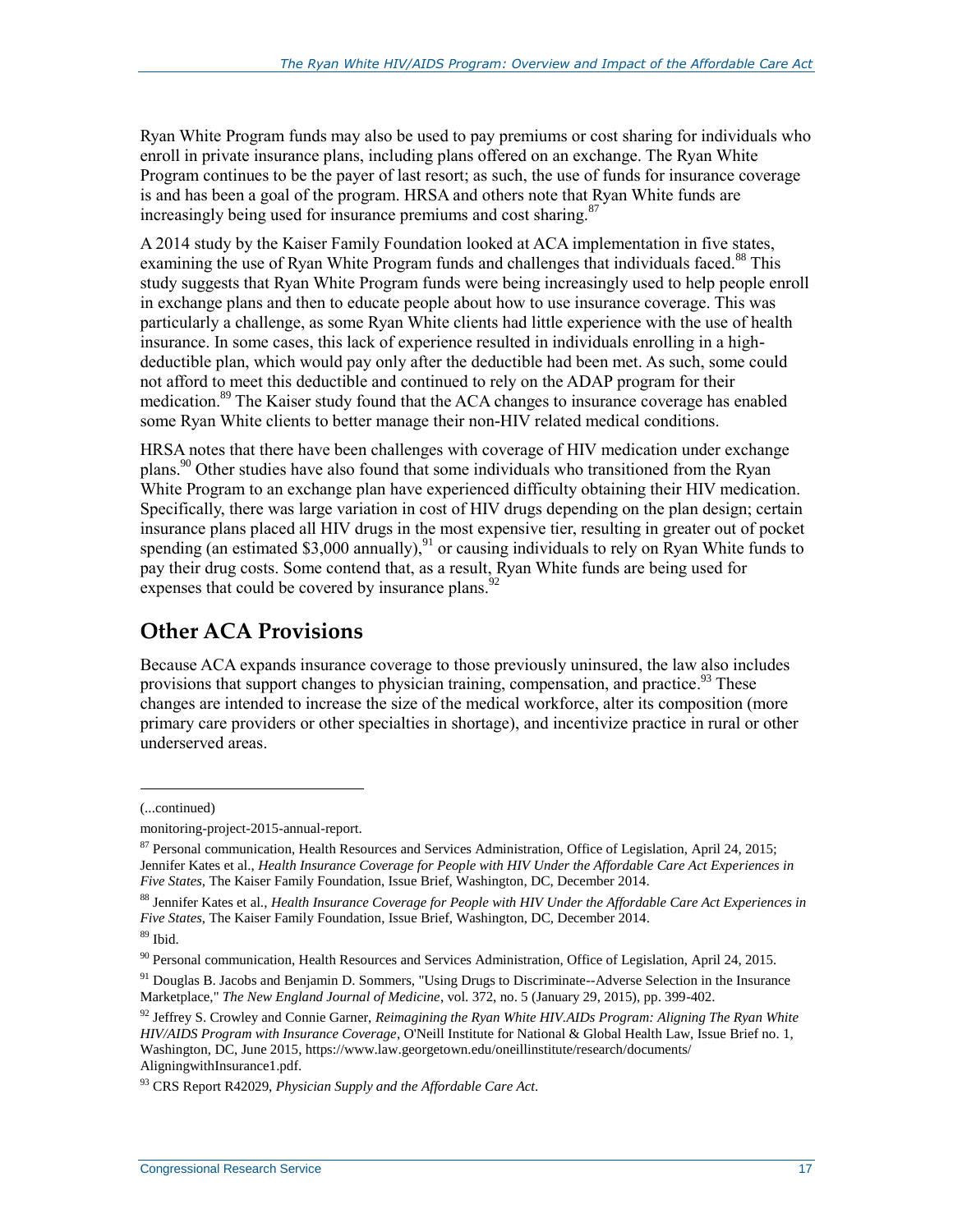The ACA includes a number of sections that aim to incentivize changes to the delivery of health care services. Specifically, the ACA supports models of care that are patient-centered with an emphasis on improved care coordination, the integrated delivery of health care services, and an increased emphasis on primary and preventive care. For example, the law creates the option for states to establish "health homes" for individuals with chronic conditions, including behavioral health disorders, in the Medicaid program.<sup>94</sup>

ACA also permanently authorized the federal health center program administered by HRSA and created the Community Health Center Fund, including \$9.5 billion to be appropriated for health center operations in FY2011 through FY2015.<sup>95</sup> Although these funds were initially intended to expand the health center program, they have been partially used to supplement its annual appropriation. Despite this, the overall funding, the number of health centers available, and the services they provide have increased during this period.<sup>96</sup> Health centers receive Ryan White Program funds to provide health services, including HIV testing.

### **ACA and the Future of the Ryan White Program**

The long-range impact of ACA on the Ryan White Program—in which health and treatment services provided under the Ryan White Program are replaced by access to such services through health coverage via ACA—remains to be determined. In those states that do not participate in the Medicaid expansion, the need for the full range of services under Ryan White would remain. However, even if all states decide to cover the new Medicaid-eligible group provided under ACA, there will be gaps that the Ryan White Program could continue to fill, such as coverage of those individuals with HIV/AIDS who are undocumented immigrants or legal immigrants within the five-year Medicaid ban.<sup>97</sup> Ryan White also provides dental care and support services, such as transportation, that may not be provided under Medicaid or private health insurance. Some analysts expect that the need for Ryan White funds to pay premiums and out of pocket expenses for individuals who are able to obtain private health insurance coverage on an exchange should continue and may grow. Such expenses may be significant if individuals enroll in high-deductible plans or for those who are on long-term medication.<sup>98</sup>

Ryan White Program funds are also used to train health care providers. The ACA, by expanding coverage, could increase the need for such training. Although this issue is debated, some analysts have voiced concerns about whether enough physicians will be available to care for individuals who were previously uninsured.<sup>99</sup> There may also be shortages in particular geographical areas or certain specialists, such as primary care or those who are knowledgeable about  $HIV/ALDS$ .<sup>100</sup>

 $\overline{a}$ <sup>94</sup> Section 2703(a) of ACA defines "health home" as "a designated provider (including a provider that operates in coordination with a team of health care professionals) or a health team selected by an eligible individual with chronic conditions to provide health home services."

<sup>95</sup> CRS Report R43911, *The Community Health Center Fund: In Brief*. This funding was extended until FY2017 in the Medicare Access and CHIP Reauthorization Act of 2015; see CRS Report R43962, *The Medicare Access and CHIP Reauthorization Act of 2015 (MACRA; P.L. 114-10)*.

<sup>96</sup> CRS Report R43911, *The Community Health Center Fund: In Brief*; see Figure 1.

 $97$  For further information about the five year ban, see Office of the Assistant Secretary for Planning and Evaluation, *ASPE Issue Brief: Overview of Immigrants' Eligibility for SNAP, TANF, Medicaid, and CHIP*, March 2012, http://aspe.hhs.gov/hsp/11/ImmigrantAccess/Eligibility/ib.shtml.

<sup>98</sup> CRS Legal Sidebar WSLG886, *Can Third Parties Pay Health Insurance Premiums in the Exchanges?*, by Jennifer A. Staman.

<sup>99</sup> CRS Report R42029, *Physician Supply and the Affordable Care Act*.

<sup>&</sup>lt;sup>100</sup> During July 2012, HRSA conducted a series of four listening sessions to allow stakeholders, including Ryan White (continued...)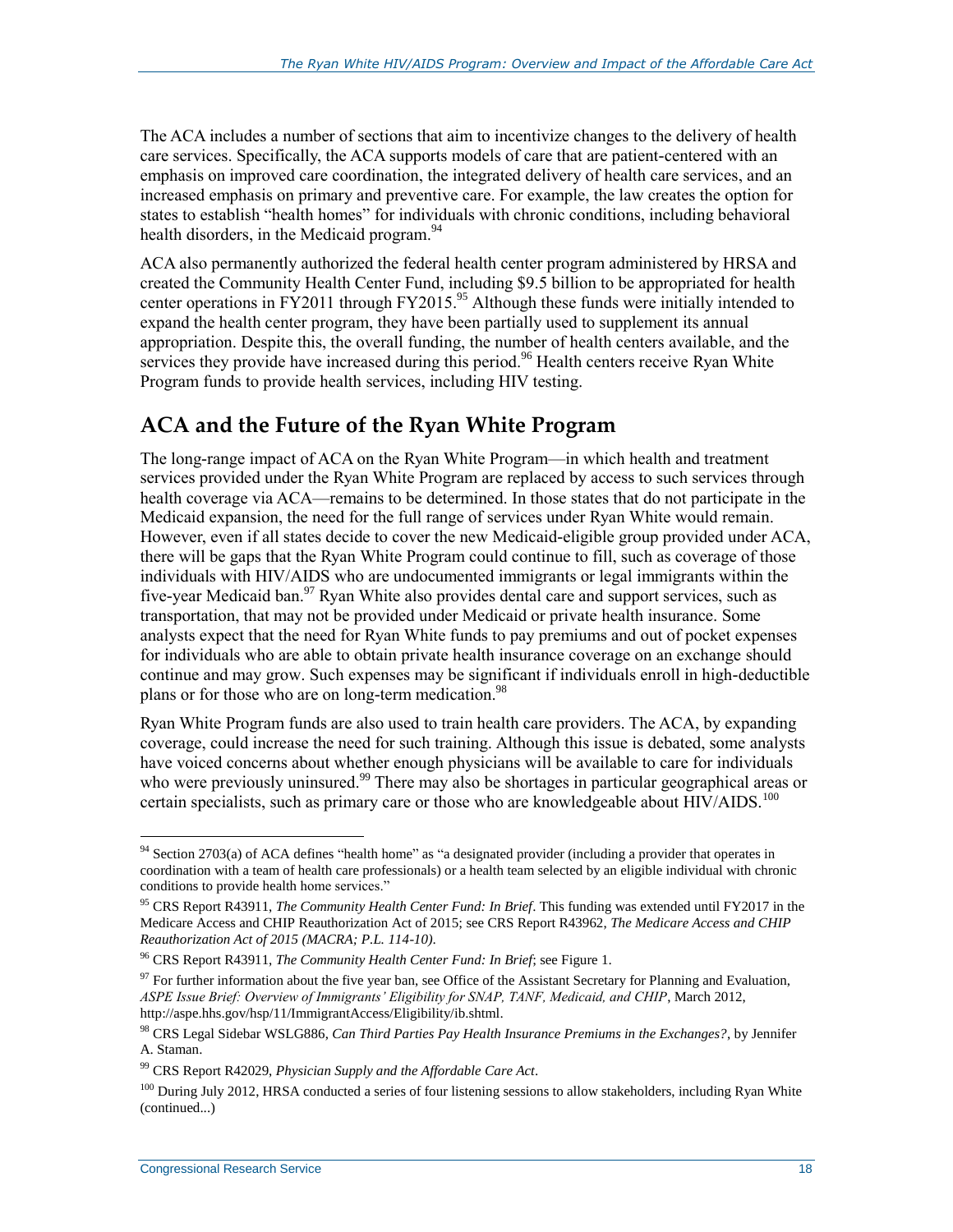Advocates for the Ryan White Program also note that the program plays a public health role by providing health education and seeking to increase treatment compliance as a way of reducing HIV transmission thereby seeking to prevent the infection of other individuals.<sup>101</sup> This public health role differs from the role of payers, who generally do not focus on public health initiatives. In addition, much of the work to retain people in treatment is accomplished by the Ryan White Program's case management services, which are less likely to be duplicated by the coverage that insurance programs provide under the  $ACA$ <sup>102</sup>

## **Reauthorization of the Ryan White Program**

P.L. 111-87 provided authority for the Ryan White Program through FY2013. Section 2(a) of P.L. 111-87 removed the sunset provision that had been included in the 2006 reauthorization (§703 of P.L. 109-415). The Ryan White Program continues to operate under general authority (Title III) of the PHS Act. As noted above (["ACA and the Ryan White Program"](#page-18-0)), the role of the Ryan White Program has been and may continue to be altered by the ACA, particularly state decisions on Medicaid expansion. Such changes may be taken into consideration should Congress undertake another reauthorization of the Ryan White Program or consider making changes to the ACA.

## **Appropriations**

#### **FY2015**

For FY2015, the Obama Administration requested a total of \$2.323 billion for the Ryan White Program, an increase of \$4 million compared with FY2014. The FY2015 budget request proposed consolidating Part D funds into Part C, and the increased funding was requested for Part C. Congress provided a total of \$2.319 billion for the Ryan White Program, without the consolidation of Parts C and D, in Division G of P.L. 113-235, the Consolidated and Further Continuing Appropriations Act, 2015.<sup>103</sup>

### **FY2016**

For FY2016, the Obama Administration requested a total of \$2.323 billion for the Ryan White Program, an increase of \$4 million compared with FY2015; the increase would go to Part C. As in FY2015, the FY2016 budget request again proposed consolidating Part D funds into Part C.

The House Appropriations Committee reported H.R. 3020, the FY2016 Labor/HHS/Education bill on June 24, 2015 (H.Rept. 114-195). The House bill would have provided \$2.319 billion for

l

<sup>(...</sup>continued)

grantees, advocacy organizations, state and local administrators, and others to provide comments on all aspects of the Ryan White Program in preparation for possible reauthorization. HRSA, Ryan White HIV/AIDS Program Reauthorization, Recorded Listening Sessions, available at http://hab.hrsa.gov/reauthorization/index.html.

<sup>&</sup>lt;sup>101</sup> Jeffrey S. Crowley and Connie Garner, *Reimagining the Ryan White HIV.AIDs Program: Aligning The Ryan White HIV/AIDS Program with Insurance Coverage*, O'Neill Institute for National & Global Health Law, Issue Brief no. 1, Washington, DC, June 2015, https://www.law.georgetown.edu/oneillinstitute/research/documents/ AligningwithInsurance1.pdf.

 $102$  Ibid.

<sup>&</sup>lt;sup>103</sup> The FY2015 appropriation included \$25 million in funding for SPNS directly via budget authority rather than through the PHS evaluation tap. See **[Table 1](#page-25-0)**.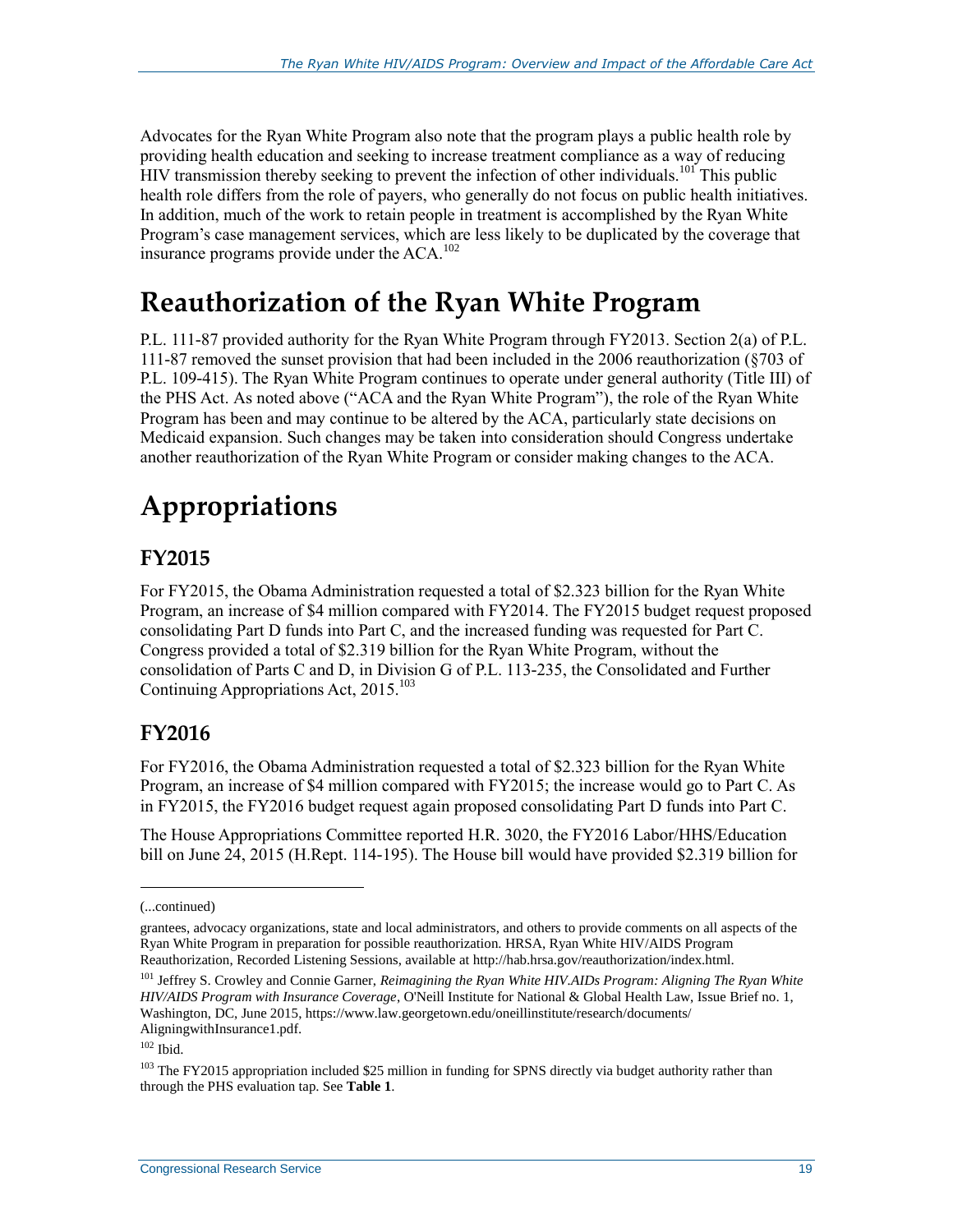the Ryan White Program, the same as the FY2015-enacted level, without the consolidation of Parts C and D. The Senate Appropriations Committee reported S. 1695 on June 25, 2015 (S.Rept. 114-74). The Senate bill would have provided \$2.294 billion for the Ryan White Program, \$25 million less than the FY2015-enacted level. The Senate bill did not agree to the proposed consolidation of Parts C and D and did not provide \$25 million in funding for SPNS.

On September 30, 2015, the President signed into law the Continuing Appropriations Act, 2016 (P.L. 114-53, H.R. 719), which provided funding for the Ryan White Program through December 11, 2015, at the same level as in the FY2015 Consolidated and Further Continuing Appropriations Act (P.L. 113-235), minus an across-the-board reduction of 0.2108%. The Further Continuing Appropriations Act, 2016, (H.R. 2250, P.L. 114-96) provided funding through December 16, 2015, under the same conditions and funding rate as P.L. 114-53. On December 17 and 18, 2015, the House and Senate passed the Consolidated Appropriations Act, 2016 (H.R. 2029, P.L. 114- 113) which the President signed on December 18, 2014. The measure provides a total of \$2.323 billion for the Ryan White Program in FY2016, including the \$25 million for SPNS but did not agree to the consolidation of Parts C and D.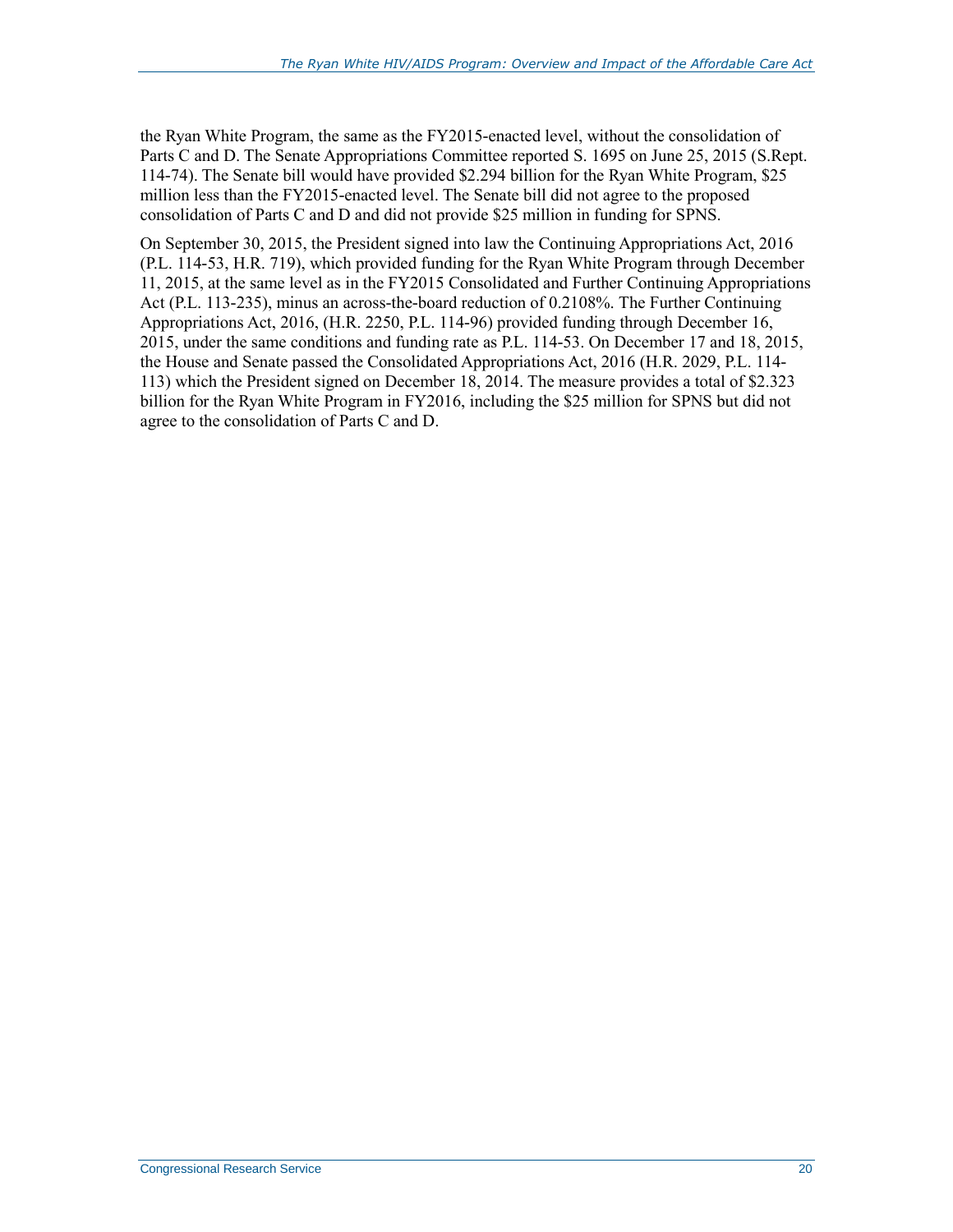<span id="page-25-0"></span>

| <b>Fiscal Year</b> | Part A | Part B  | (ADAP)<br>(non-<br>add)  | Part C | Part D | Part F<br><b>AETC</b> | Part F<br><b>ADR</b> | <b>SPNS</b> | <b>Total</b> |
|--------------------|--------|---------|--------------------------|--------|--------|-----------------------|----------------------|-------------|--------------|
| FY1991             | 87.8   | 87.8    | $\overline{\phantom{0}}$ | 44.9   | 19.5   | 17.0                  |                      |             | 257.0        |
| FY1992             | 120.5  | 106.6   |                          | 48.7   | 19.3   | 16.9                  |                      |             | 312.0        |
| FY1993             | 184.8  | 115.3   |                          | 48.0   | 20.9   | 16.4                  |                      |             | 385.4        |
|                    |        |         |                          |        |        |                       |                      |             |              |
| FY1994             | 325.5  | 183.9   |                          | 48.0   | 22.0   | 16.4                  | 7.0                  |             | 602.8        |
| FY1995             | 356.5  | 198.1   |                          | 52.3   | 26.0   | 16.3                  | 6.9                  |             | 656.2        |
| FY1996             | 391.7  | 260.8   | (52)                     | 56.9   | 29.0   | 12.0                  | 6.9                  |             | 757.4        |
| FY1997             | 449.8  | 417.0   | (167)                    | 69.6   | 36.0   | 16.3                  | 7.5                  |             | 996.3        |
| FY1998             | 464.7  | 542.8   | (285.5)                  | 76.2   | 40.8   | 17.2                  | 7.8                  |             | 1,150.2      |
| FY1999             | 505.0  | 737.8   | (461.0)                  | 94.3   | 46.0   | 20.0                  | 7.8                  |             | 1,410.9      |
| FY2000             | 546.3  | 823.8   | (528.0)                  | 138.4  | 51.0   | 26.6                  | 8.0                  |             | 1,594.2      |
| FY2001             | 604.2  | 910.9   | (589.0)                  | 185.9  | 65.0   | 31.6                  | 10.0                 |             | 1,807.6      |
| FY2002             | 619.4  | 977.2   | (639.0)                  | 193.8  | 71.0   | 35.3                  | 13.5                 |             | 1,910.2      |
| FY2003             | 618.7  | 1,053.4 | (714.3)                  | 198.4  | 73.6   | 35.6                  | 13.4                 |             | 1,993.0      |
| FY2004             | 615.0  | 1,085.9 | (748.9)                  | 197.2  | 73.1   | 35.3                  | 13.3                 |             | 2,019.9      |
| FY2005             | 610.1  | 1,121.8 | (787.5)                  | 195.6  | 72.5   | 35.1                  | 13.2                 |             | 2,048.3      |
| FY2006             | 603.6  | 1,119.7 | (789.0)                  | 193.5  | 71.7   | 34.6                  | 13.1                 |             | 2,036.3      |
| FY2007             | 604.0  | 1,195.5 | (789.5)                  | 193.7  | 71.8   | 34.7                  | 13.1                 |             | 2,112.8      |
| FY2008             | 627.I  | 1,195.2 | (794.4)                  | 198.8  | 73.7   | 34.1                  | 12.9                 |             | 2,141.8      |
| FY2009             | 663.1  | 1,223.8 | (815.0)                  | 201.9  | 76.8   | 34.4                  | 13.4                 |             | 2,213.4      |
| FY2010             | 678.I  | 1,276.8 | (860.0)                  | 206.4  | 77.6   | 34.7                  | 13.6                 |             | 2,290.2      |
| FY2011             | 672.5  | 1,308.1 | (885.0)                  | 205.6  | 77.3   | 34.6                  | 13.5                 |             | 2,311.7      |
| FY2012             | 666.I  | 1,360.8 | (933.3)                  | 215.1  | 77.2   | 34.5                  | 13.5                 |             | 2,367.2      |
| FY2013             | 624.3  | 1,287.5 | (886.3)                  | 194.4  | 72.3   | 32.4                  | 12.6                 |             | 2,223.6      |
| FY2014             | 649.4  | 1,314.4 | (900.3)                  | 205.5  | 72.4   | 33.2                  | 13.0                 |             | 2,288.0      |
| FY2015             | 655.9  | 1,315.0 | (900.3)                  | 201.1  | 75.1   | 33.6                  | 13.1                 | 25          | 2,318.8      |
| FY2016             | 655.9  | 1,315.0 | (900.3)                  | 205.1  | 75.1   | 33.6                  | 13.1                 | 25          | 2,322.8      |

#### **Table 1. Federal Funding for the Ryan White Program, FY1991-FY2016** (\$ in millions)

**Sources:** Amounts for FY2016 are found in the detailed tables of the explanatory statement accompanying H.R. 2029, (P.L. 114-113). Amounts for FY2014 and FY2015 are found in HRSA, *FY2016 Justification of Estimates for Appropriations Committees*, pp. 277-312, http://www.hrsa.gov/about/budget/budgetjustification2016.pdf. Amounts for earlier years are from prior HRSA Justification documents.

**Notes:** Totals for FY2002 through FY2014 do not include \$25 million for the Special Projects of National Significance (SPNS) provided via the PHS program evaluation tap (§241 of the PHS Act). FY2015 and FY2016 appropriations include funding for SPNS via budget authority. Totals may not add due to rounding.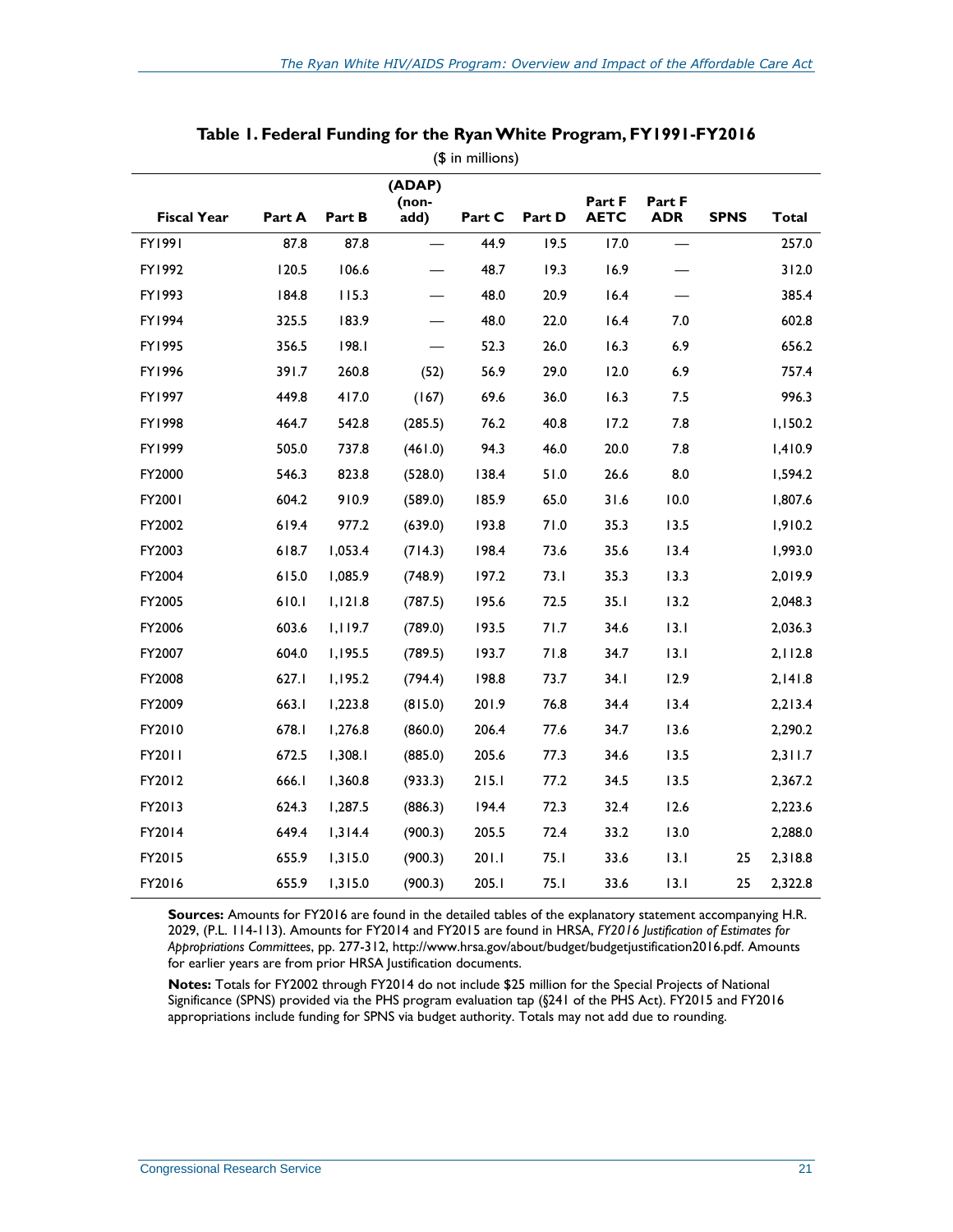## **Appendix. Summary of Ryan White Program Parts**

<span id="page-26-0"></span>

| <b>Program Part</b>                                            | <b>Eligibility</b>                                                                                                                                                                                                             | <b>Allocation Method</b>                                                                                                                    | <b>Uses of Funds</b>                                                                                                                  |  |
|----------------------------------------------------------------|--------------------------------------------------------------------------------------------------------------------------------------------------------------------------------------------------------------------------------|---------------------------------------------------------------------------------------------------------------------------------------------|---------------------------------------------------------------------------------------------------------------------------------------|--|
| Part A-Grants to<br>Urban Areas: Eligible<br>Metropolitan Area | EMAs have a population of at least 50,000 and<br>more than 2,000 reported AIDS cases in the<br>prior five years.                                                                                                               | 2/3 of funds are distributed as formula<br>grants based on reported living cases of<br>HIV/AIDS. The remaining 1/3 are                      | 75% of funds must be used for core medical<br>services (outpatient and home health services,<br>ADAP treatments and case management). |  |
| (EMA) grants and<br><b>Transitional Grant Areas</b><br>(TGA)   | TGAs have a population of at least 50,000 and<br>at least 1,000, but fewer than 2,000 cumulative<br>reported AIDS cases in the prior five years.                                                                               | competitive supplemental grants<br>distributed on the basis of need and<br>other factors, such as an area's success<br>in HIV/AIDS testing. | 25% of funds may be used for support services<br>(outreach, medical transportation, language<br>services, and respite care).          |  |
| Part B-Base Grants to<br><b>States</b>                         | All 50 states, DC, Puerto Rico, and territories.                                                                                                                                                                               | 2/3 of funds are distributed as formula<br>grants based on reported living cases of<br>HIV/AIDS and other factors. Remaining                | 75% of funds must be used for core medical<br>services (outpatient and home health services,<br>ADAP treatments and case management). |  |
|                                                                |                                                                                                                                                                                                                                | 1/3 are supplemental grants distributed<br>competitively on the basis of need.                                                              | 25% of funds may be used for support services<br>(outreach, medical transportation, language<br>services, and respite care)           |  |
| Part B-AIDS Drug<br>Assistance Program<br>(ADAP)               | All 50 states, DC, Puerto Rico, and territories.                                                                                                                                                                               | Formula grants based on reported living<br>cases of HIV/AIDS; 5% is set aside for<br>ADAP supplemental grants distributed<br>based on need. | Administration of state ADAP programs,<br>primarily to provide HIV drugs, insurance<br>continuation, drug co-pays and deductibles.    |  |
| Part B-Emerging<br><b>Communities Grants</b>                   | Grants to states that have a metropolitan area<br>with a population of at least 50,000 and a<br>cumulative total of at least 500 but fewer than<br>1,000 reported cases of AIDS during the most<br>recent five calendar years. | Formula grants based on reported living<br>cases of HIV/AIDS.                                                                               | Grants for core medical services and support<br>services.                                                                             |  |
| Part B-Emergency<br><b>Relief Funds</b>                        | States and territories.                                                                                                                                                                                                        | Grants distributed based on need.                                                                                                           | Grants to help states prevent, reduce,<br>eliminate ADAP waitlists or cost-containment<br>measures.                                   |  |
| Part C-Early<br><b>Intervention Services</b><br>(EIS)          | Health care entities that serve underserved<br>populations (federally qualified health centers,<br>family planning clinics, and hemophilia centers).                                                                           | Competitive grants, cooperative<br>agreements, and contracts.                                                                               | 75% of a grant must be used for core medical<br>services, and not less than 50% must be used<br>for EIS (counseling and HIV testing). |  |

#### **Table A-1. Ryan White Program Overview**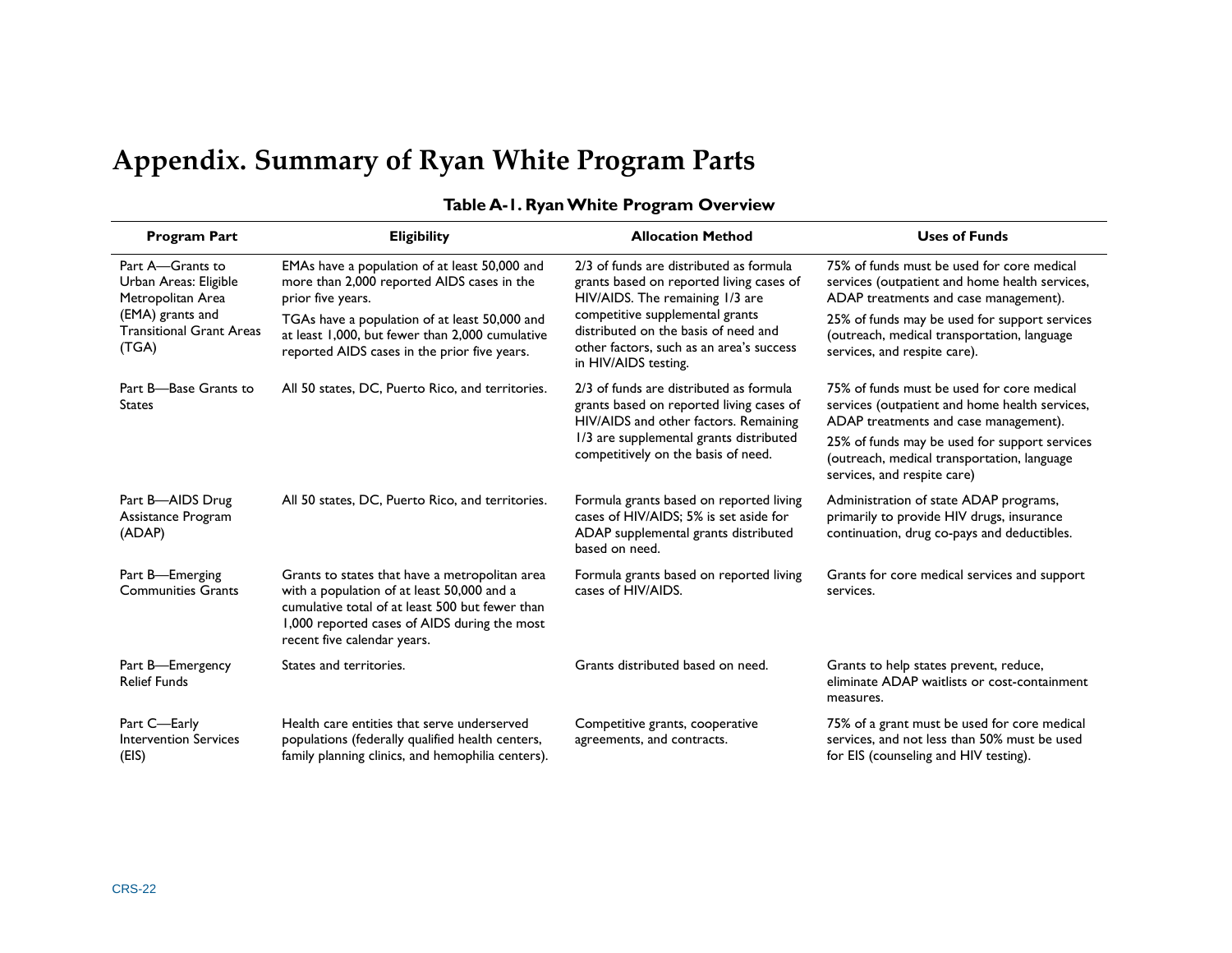| <b>Program Part</b>                                                   | <b>Eligibility</b>                                                                                                                                                                                                                                            | <b>Allocation Method</b>                                      | <b>Uses of Funds</b>                                                                                                                                                                                                                                                                                   |
|-----------------------------------------------------------------------|---------------------------------------------------------------------------------------------------------------------------------------------------------------------------------------------------------------------------------------------------------------|---------------------------------------------------------------|--------------------------------------------------------------------------------------------------------------------------------------------------------------------------------------------------------------------------------------------------------------------------------------------------------|
| Part C-Capacity<br><b>Development Grants</b>                          | Public and non-profit entities that are or intend<br>to become HIV providers. Entities that<br>currently provide Ryan White Program services<br>are also eligible.                                                                                            | Competitive grants, cooperative<br>agreements, and contracts. | Grants to improve the infrastructure and<br>capacity of eligible entities to enable facilities to<br>provide comprehensive HIV/AIDS services.<br>Examples include management systems to track<br>financial and health care information of HIV<br>patients, and service delivery system<br>improvement. |
| Part D-Women.<br>Infants, Children, and<br>Youth                      | Public and nonprofit entities that provide<br>primary medical care to HIV positive women,<br>infants, and children. State and local<br>governments, Indian Tribes, Tribal<br>Organizations, and faith and community based<br>organizations are also eligible. | Competitive grants, cooperative<br>agreements, and contracts. | Grants for family-centered care for women,<br>infants, children, and youth with HIV/AIDS.<br>Outpatient health care, case management,<br>referrals, and other services to enable<br>participation in the program, including services<br>designed to recruit and retain youth with HIV.                 |
| Part F-AIDS Dental<br>Reimbursement (ADR)<br>Program                  | Accredited dental schools, post-doctoral dental<br>education programs, and dental hygiene<br>education programs.                                                                                                                                              | Competitive grants.                                           | Reimbursement for dental services provided to<br>individuals with HIV/AIDS.                                                                                                                                                                                                                            |
| Part F-Community-Based<br>Dental Partnership<br>Program               | Partnerships of dental education programs and<br>community based organizations.                                                                                                                                                                               | Competitive grants, cooperative<br>agreements, and contracts. | Grants to support collaborations between<br>dental education programs and community-<br>based partners to deliver oral health services in<br>community settings while training students and<br>residents enrolled in accredited dental<br>education programs.                                          |
| Part F-AIDS Education<br>and Training Centers<br>$(AETCs)$ ,          | Grants support 11 regional centers and more<br>than 130 locally associated sites.                                                                                                                                                                             | Competitive grants, cooperative<br>agreements, and contracts. | Specialized clinical education and consultation<br>for health providers on HIV transmission,<br>treatment, and prevention.                                                                                                                                                                             |
| Part F-Special Projects<br>of National Significance<br>(SPNS) Program | Entities that have received Ryan White program<br>funds.                                                                                                                                                                                                      | Competitive grants.                                           | Grants to quickly respond to emerging needs.                                                                                                                                                                                                                                                           |
| Minority AIDS Initiative<br>(MAI)                                     | Entities that have received Ryan White program<br>funds.                                                                                                                                                                                                      | Formula and competitive grants.                               | Activities such as education and outreach to<br>improve minority access to the services<br>available through the Ryan White Program.                                                                                                                                                                   |

**Source:** CRS analysis of HRSA Budget Justification, agency program documents, and program statute. **Note:** Part E/G is not included in the table because this program has never been funded.